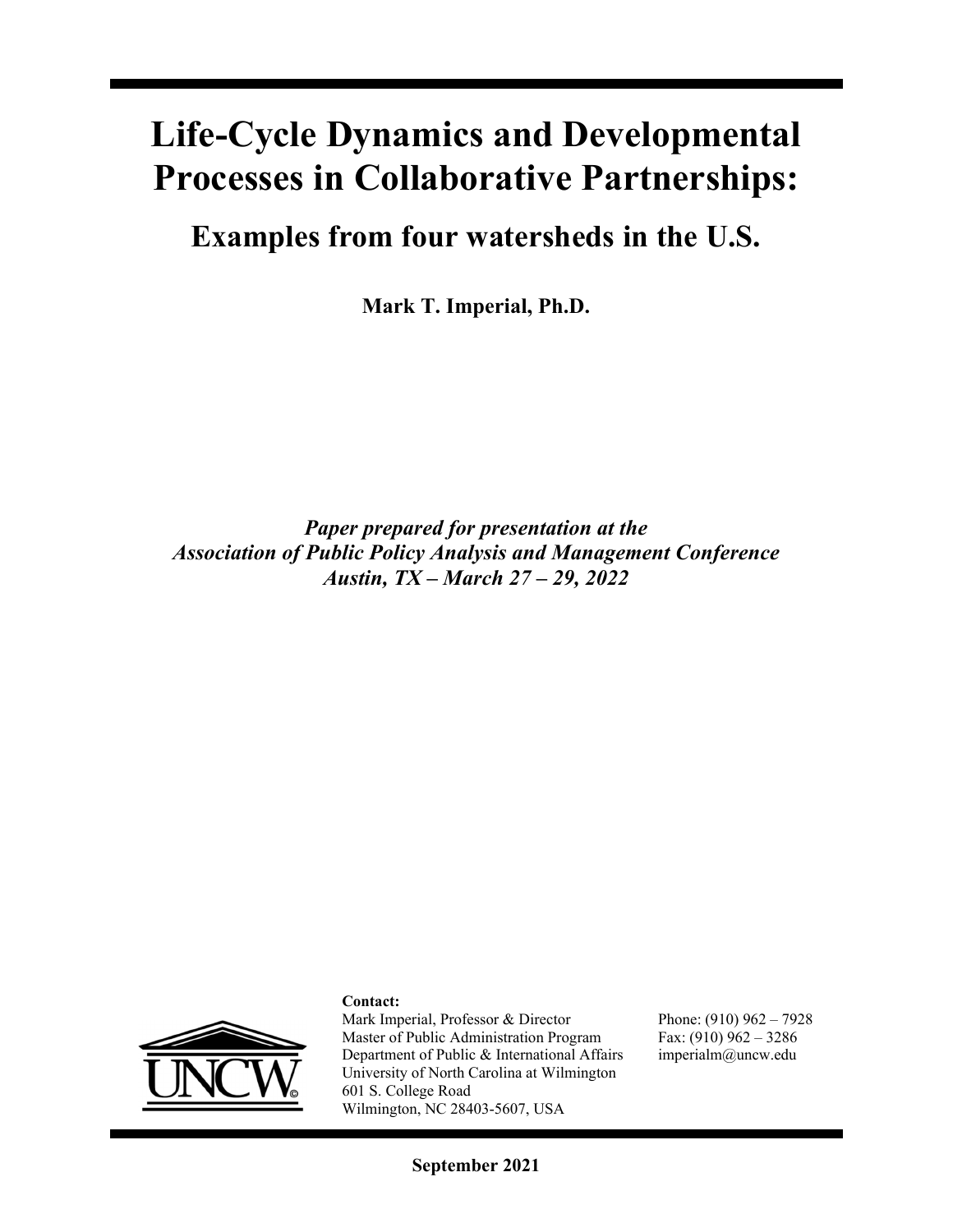## **Life-Cycle Dynamics and Developmental Processes in Collaborative Partnerships: Examples from Four Watersheds in the U.S.**

#### **Mark T. Imperial, Ph.D. University of North Carolina Wilmington**

#### **Abstract**

Collaborative governance ebbs and flows, partnerships become dormant or extinct, only to resurface with new members, and names, forms, or boundaries. This paper uses a systematic qualitative analysis of data from 4 watershed governance efforts in the United States – Delaware Inland Bays, Narragansett Bay, Tampa Bay, and Tillamook Bay. The study's objective was to develop theory grounded in these data and examine the developmental trajectories associated with the development of collaborative partnerships.

The paper begins by summarizing a four stage life-cycle model. Each stage represents a cluster of developmental challenges related to sustaining the health and useful life of a governance network. The *activation stage* is the turbulent period of network formation. The *collectivity stage* is exemplified by high member cohesion and reliable network processes. The *institutionalization stage* marks the solidification of network processes. The final stage is *stability, decline, or change* recognizes the various developmental trajectories that collaborative partnerships can follow. The paper focuses primarily on the developmental trajectories associated with the final stage. It identifies a number of reorientations involving minor and rapid changes to the partnership structure that involve less significant developmental challenges. Recreations involved more significant shifts in core values and purposes with more developmental challenges.

The health and useful life of the collaborative partnerships varied considerably. Some remained relatively healthy and stable for a considerable period of time while others declined quite rapidly. Some partnerships ended when their work was done, while others ended prematurely. Others failed initially but after a recreation endured for a considerable period of time. Termination or recreations often had little linkage to declining health. Healthy partnerships sometimes ended prematurely while unhealthy partnerships endured for a considerable period after its useful life ended. The paper concludes with lessons for theory and practice.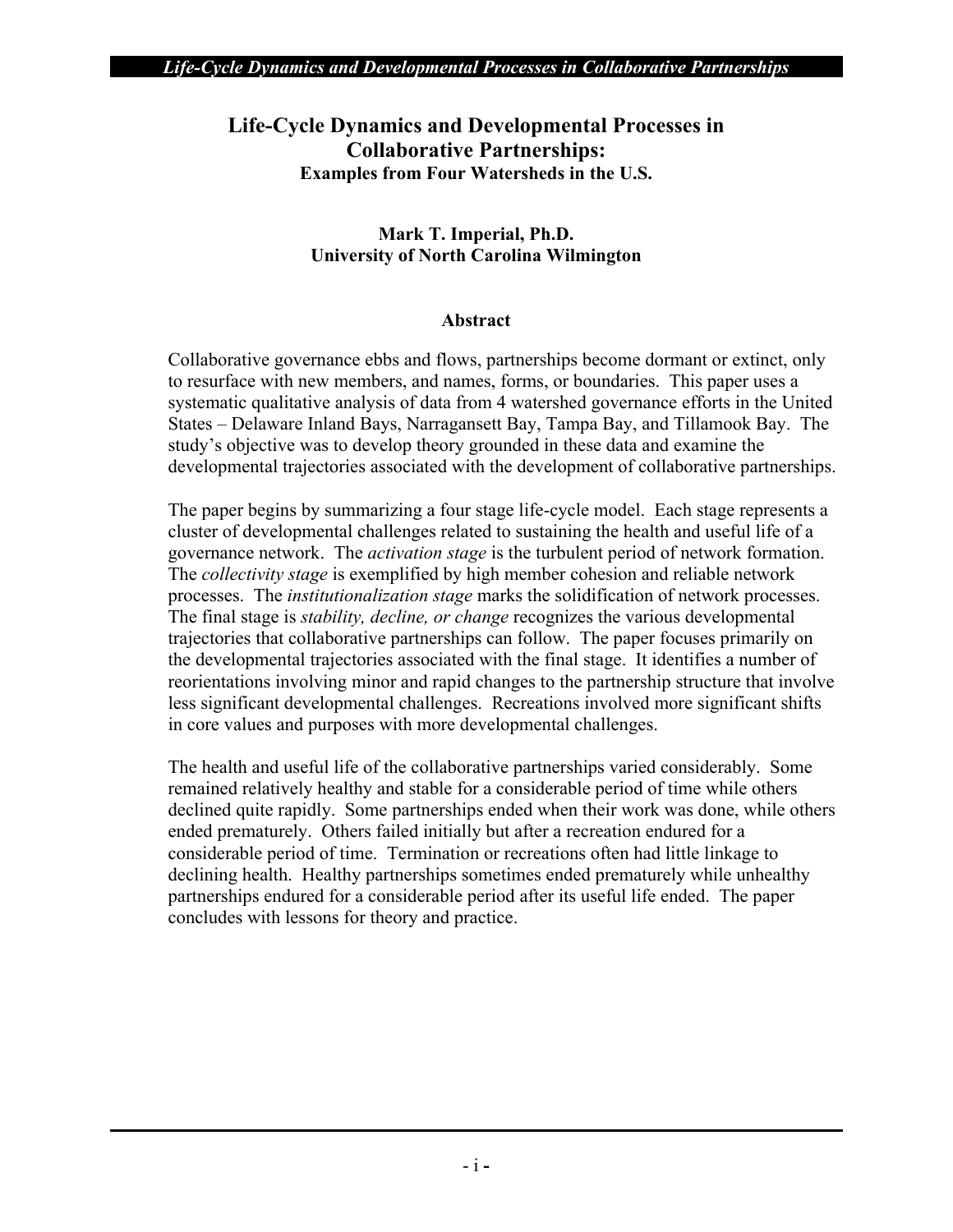# **Life-Cycles and Developmental Processes in Watershed Partnerships: Sustaining the Useful Life of Governance Networks**

## **Introduction**

Collaborative partnerships are used to address societal problems around the world. This is particularly true in many watersheds, river basins, and coastal areas where problem solving capacity is widely dispersed among actors at different levels of government, none of which can solve problems by acting alone (Bressers et al. 1995, 4). When viewed over longer periods of time, it becomes evident that collaborative governance is dynamic (Ulibarri, et al. 2020). Structures "ebb and flow, become dormant or extinct, and resurface with old and new participants under new names and organizational forms" (Genskow & Born 2006). Unfortunately, research is limited research that informs our understanding of the structure of collaborative governance processes as they develop and change over time (e.g., Ulibarri, et al. 2020; Heikkila & Gerlak 2016, 2005; Gerlak & Heikkila 2006, 2007; Imperial, et al. 2016; Imperial, et al. 2017; Schoon, et al. 2016; Provan, et al. 2009). The dearth of research is easy to explain. Collaborative governance often spans several decades or more, which complicates data collection. Researchers tend to gravitate towards "successful" programs so there is little understanding of situations where collaborations fail or cease to exist. Moreover, much of the research is cross-sectional in nature, which limits our understanding of developmental processes that are a critical part of creating and sustaining a collaborative partnerships.

To address these short comings, this paper relies on the qualitative analysis of four longitudinal watershed governance case studies in the United States dating back many decades. Each case consists of a series of watershed partnerships that ebb and flow, change, and at times disappear revealing the myriad of developmental trajectories and change processes that occur. The resulting cross-case analysis examines the following research questions:

- What are the different developmental trajectories that that occur in collaborative partnerships?
- To what extent are collaborative partnerships and their reorientations or recreations self-initiated or externally driven?
- Is there a linkage between reorientations (or recreations) and the need to improve the healthy and useful life of collaborative partnerships.

Understanding developmental dynamics is critical to theory building. It is also essential to provide managers with sound advice to build and maintain healthy and useful collaborative partnerships. The focus on a partnership's healthy and useful life is to draw attention to the functional and purposeful nature of collaboration. While collaborative partnerships may be selforganizing, they are not self- executing. Sustaining a collaborative partnerships requires nurturing to maintain its healthy and useful life (Imperial, et al. 2016). *Nurturing* implies the gentle continuous care of things like fragile plants or small children. However, nurturing an overgrown garden back to health may require drastic tactics like chopping down excess growth, pulling out dead plants, bringing in new topsoil, and adding fertilizer to make the soil healthy (Imperial, et al. 2016). The same is true for collaborative partnerships (Huxham 2003, 417).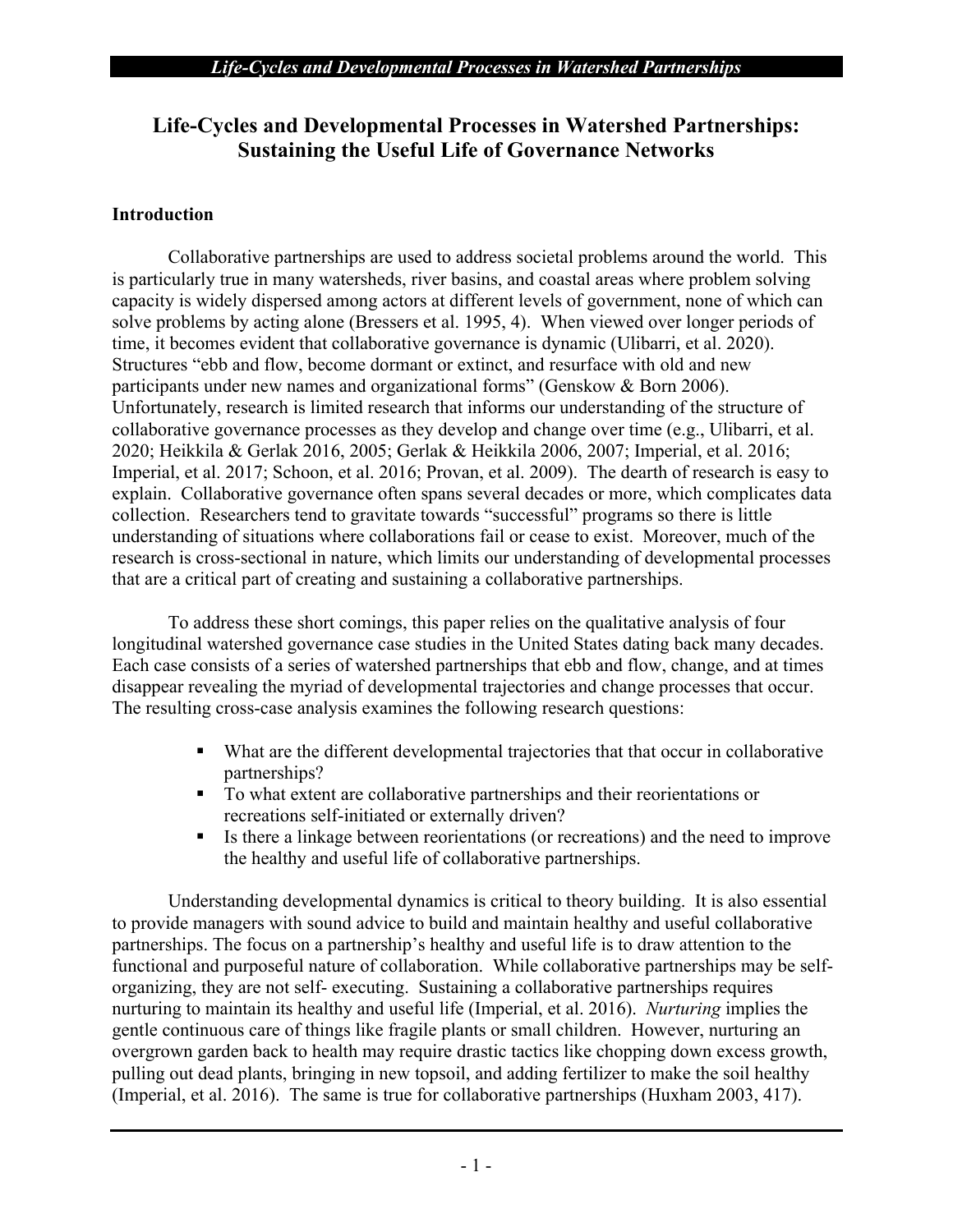Nurturing is often gentle and continuous, however, there are times where fundamental transformations are needed to sustain the partnership's useful life (Imperial, et al. 2016). Sometimes these choices are decided internally while other times changes are forced upon a collaborative partnership from external forces.

#### **Framework Describing the Developmental Processes for Collaborative Partnerships**

Different models for the developmental process for collaborative partnerships exist (e.g., Sydow 2004; Sydow et al. 2009; Sandstrom et al. 2015; Harbron 2003; Dwyer, et al. 1987; Ring and Van de Ven 1994; Popp, et al. 2014; Waddock 1989). While there is little agreement on terminology, researchers generally agree that network processes go through several developmental stages with initial stages focused on building relationships and later stages focus on stability and getting things done (Popp, et al. 2014; Mandell & Keast 2008; Forsyth 1999). This study builds upon a Life-Cycle model proposed by Imperial and others (Imperial, et al. 2016; Ulibarri, et al. 2020). Their four-stage model is based loosely on ecological theories of organization and draws attention to the developmental challenges during each stage (Cameron & Whetten 1981, 1983; Quinn & Cameron 1983; Whetten 1987; Miller & Friesen 1983, 1984; Smith et al., 1985; Hanks et al., 1993) [Table 1].

The *activation stage* reflects the turbulent period involving the formation of the collaborative partnership (Imperial et al. 2016). When first activated, members are a fragmented and unstable social system (Mandell & Keast 2008). Processes are fluid. Members come and go, and different strategies and purposes are considered. The cost and risk of change is low because members have limited investment in the development of the rules, routines, and processes (Katz and Gartner 1988). While the social architecture or "structure" of the partnership remains somewhat ill-defined, shared norms and values start to emerge that distinguish the "partnership" from its members (Imperial et al. 2016).

The somewhat turbulent activation period eventually gives way to an increasingly stable *collectivity stage* exemplified by shared agreement on membership and high member cohesion (Imperial et al. 2016). Processes are shaped largely by personal relationships at the beginning of the stage as decisions about the rules and norms are negotiated and emerge as a by-product of interactions and decision making processes. However, by the end of the stage, there is growing resistance to change as the social architecture is solidified and interest shifts towards achieving the purposes that motivate participation in the partnership (Imperial et al. 2016; Head 2008).

The *institutionalization stage* marks the solidification or convergence on a configuration of rules that provide the structure that shapes and constrains collaborative processes (Imperial et al. 2016). At this point, processes and the resources needed to sustain them are stable. The focus shifts to producing goods and services efficiently. Participants may not need to meet as frequently as they have worked together for some time and the social structure now coordinates joint action. Partnerships begin to codify and institutionalize key aspects of the partnership's structure (e.g., rules, routines, and procedures) using formal mechanisms (e.g., by-laws, work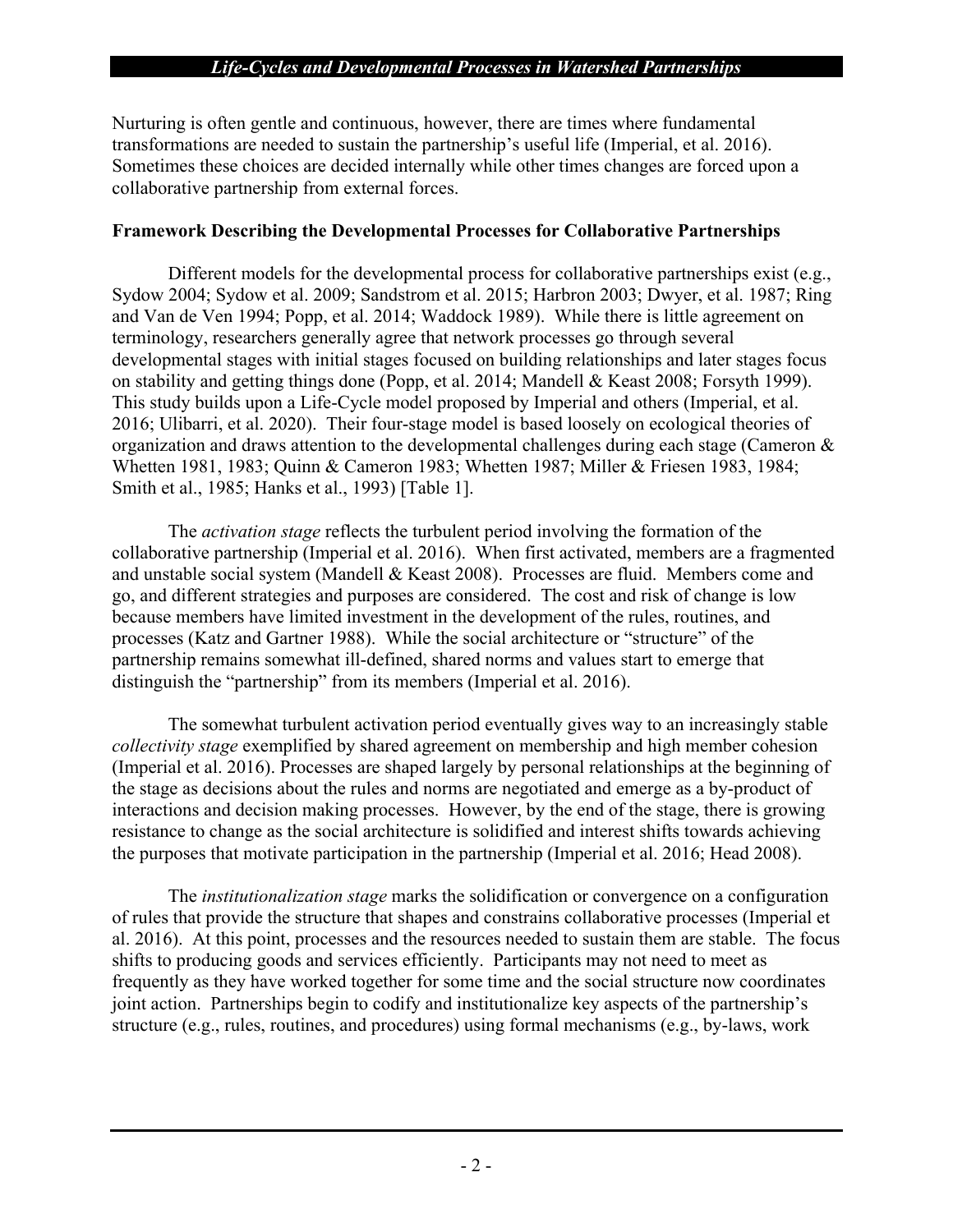|                                                     | <b>Stages of Network Development</b>                                                                                         |                                                                                                                                                  |                                                                                                                                                             |                                                                                                                                                                        |  |  |
|-----------------------------------------------------|------------------------------------------------------------------------------------------------------------------------------|--------------------------------------------------------------------------------------------------------------------------------------------------|-------------------------------------------------------------------------------------------------------------------------------------------------------------|------------------------------------------------------------------------------------------------------------------------------------------------------------------------|--|--|
|                                                     | <b>Activation</b>                                                                                                            | Collectivity                                                                                                                                     | <b>Institutionalization</b>                                                                                                                                 | <b>Stability, Decline,</b><br>or Change                                                                                                                                |  |  |
| <b>Useful</b><br>Life                               | • Does the partnership<br>exist?<br>Is there some public<br>value to creating the<br>partnership?                            | • Does the partnership<br>produce a good or<br>service using a<br>reliable process?                                                              | Does the perceived<br>value of the goods<br>and services exceed<br>the costs?                                                                               | • Could the resources<br>contributed to<br>partnership be<br>deployed better?                                                                                          |  |  |
| <b>Emphasis</b>                                     | Determine if the<br>partnership should<br>exist<br><b>Build relationships</b><br><b>Establish core</b><br>values and mission | ■ Forge a cohesive<br>whole from diverse<br>members<br>■ Create stable<br>network processes<br>for partnership to<br>function                    | Institutionalize the<br>social architecture<br>Improve efficiency<br>of the partnership                                                                     | Incremental change<br>to improve<br>performance<br>External threats and<br>performance issues<br>lead to<br>Reorientation                                              |  |  |
| Membership<br>and<br><b>Social</b><br><b>System</b> | ■ Unstable at first<br>Stable processes and<br>stable membership<br>soon emerge                                              | · Membership<br>stabilizes<br>Cohesive processes<br>create stable system<br>Heavily dependent<br>on personal<br>relationships                    | ■ Very stable<br>· While relationships<br>remain important,<br>the process is no<br>longer dependent on<br>individuals<br>New members<br>quickly socialized | • May be stable<br><b>Excessive member</b><br>turnover, declining<br>commitments,<br>performance issues<br>create instability.<br>Reorientations<br>create instability |  |  |
| Commitment                                          | Membership is<br>viewed to advance<br>individual or<br>organizational goals                                                  | High personal<br>commitment to the<br>partnership and its<br>shared goals                                                                        | Individually based<br>commitments<br>become<br>organizational                                                                                               | $\overline{\phantom{a}}$ Commitments<br>correlate with<br>collective<br>performance<br>Members look to<br>redeploy resources<br>to new problems                        |  |  |
| Resistance<br>to change                             | ■ Very low<br>Frequent changes as<br>members search for<br>appropriate<br>processes                                          | Growing resistance<br>to change as the<br>need to produce<br>goods and services<br>takes hold                                                    | High resistance to<br>change<br>Mostly incremental<br>change to reduce<br>costs and improve<br>performance                                                  | ■ High resistance to<br>change<br>Resistance remains<br>high in the face of<br>threats and poor<br>performance                                                         |  |  |
| <b>Network</b><br>Leadership                        | Heavily reliant on<br>collaborative leaders<br>to initiate processes<br>that allow the<br>partnership to<br>function         | ■ Collaborative<br>leaders coordinate<br>and facilitate<br>processes<br>Leadership is<br>increasingly shared<br>by members of the<br>partnership | Leadership is<br>distributed and<br>shared by members<br>As founders retire or<br>leave, new leaders<br>cultivated and<br>activated                         | Leadership is<br>distributed and<br>shared due to<br>structure and<br>processes<br>■ Collaborative<br>leaders are needed<br>to guide<br>Reorientations                 |  |  |

# **Table 1: Key Differences in the Stages of Partnership Development**

**Modified from:** Imperial, et al. 2016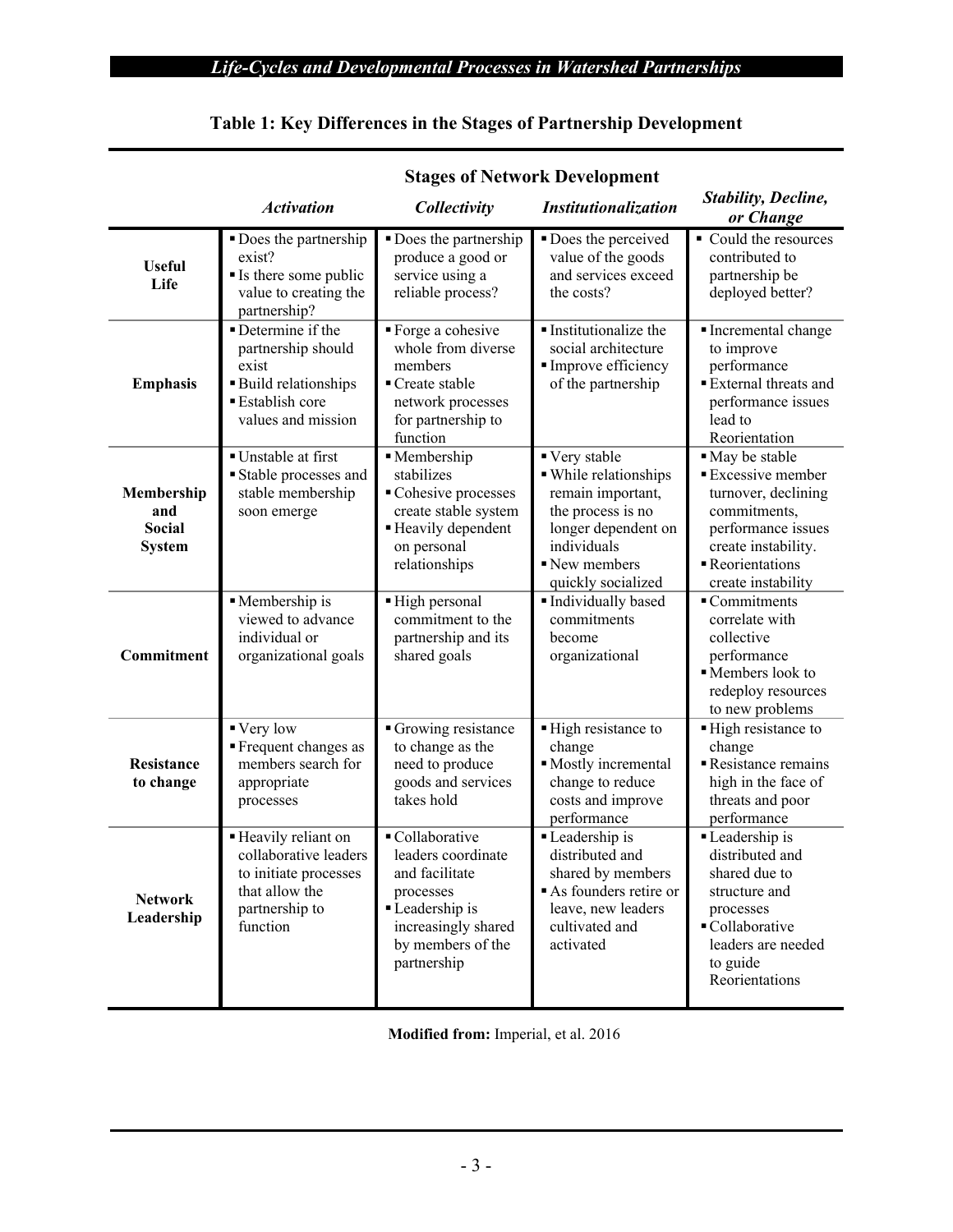

**Figure 1: Life Cycle Model of Collaborative Partnerships** 

**Source:** Imperial, et al. 2016

plans, plans, membership directories, websites, and other program documents) to reinforce the network's identity, lessen reliance on personal relationships, and socialize new participants to the collaborative processes (Imperial et al. 2016). Accordingly, the emphasis is creating a partnership structure that is efficient and 'built to last' (Head 2008).

The final stage is *stability, decline, or change*. This stage recognizes the various paths that occur in mature collaborative partnerships (Imperial et al. 2016). Some partnerships remain relatively useful and productive for a considerable period of time with only slight declines in health if they can sustain the resources needed for survival. Others decline rapidly because participants cannot sustain the resources or commitments to achieve its purposes or the partnership's structure is flawed in some way. Members also make changes to the partnership's structure. *Reorientations* involve rapid and discontinuous change, which alters the character and fabric of the partnership's structure and processes, which returns participants to confront the challenges in the collectivity and institutionalization stages. *Recreations* involve additional and much larger shifts in core members, purposes, and values, which returns members to the activation stage. These changes are more complicated and take longer to achieve.

While reorientations and recreations occur at any time for many reasons, they are depicted in the final stage of Figure 1 to emphasize the convergence process and emphasize the notion of punctuated equilibrium (Imperial et al. 2016; Tushman and Romanelli 1985). What is converged upon is the configuration of shared rules and norms that create the social architecture or "structure" of the collaborative partnership. Long periods of convergence are punctuated by relatively rapid reorientations or recreations (Imperial et al. 2016; Tushman and Romanelli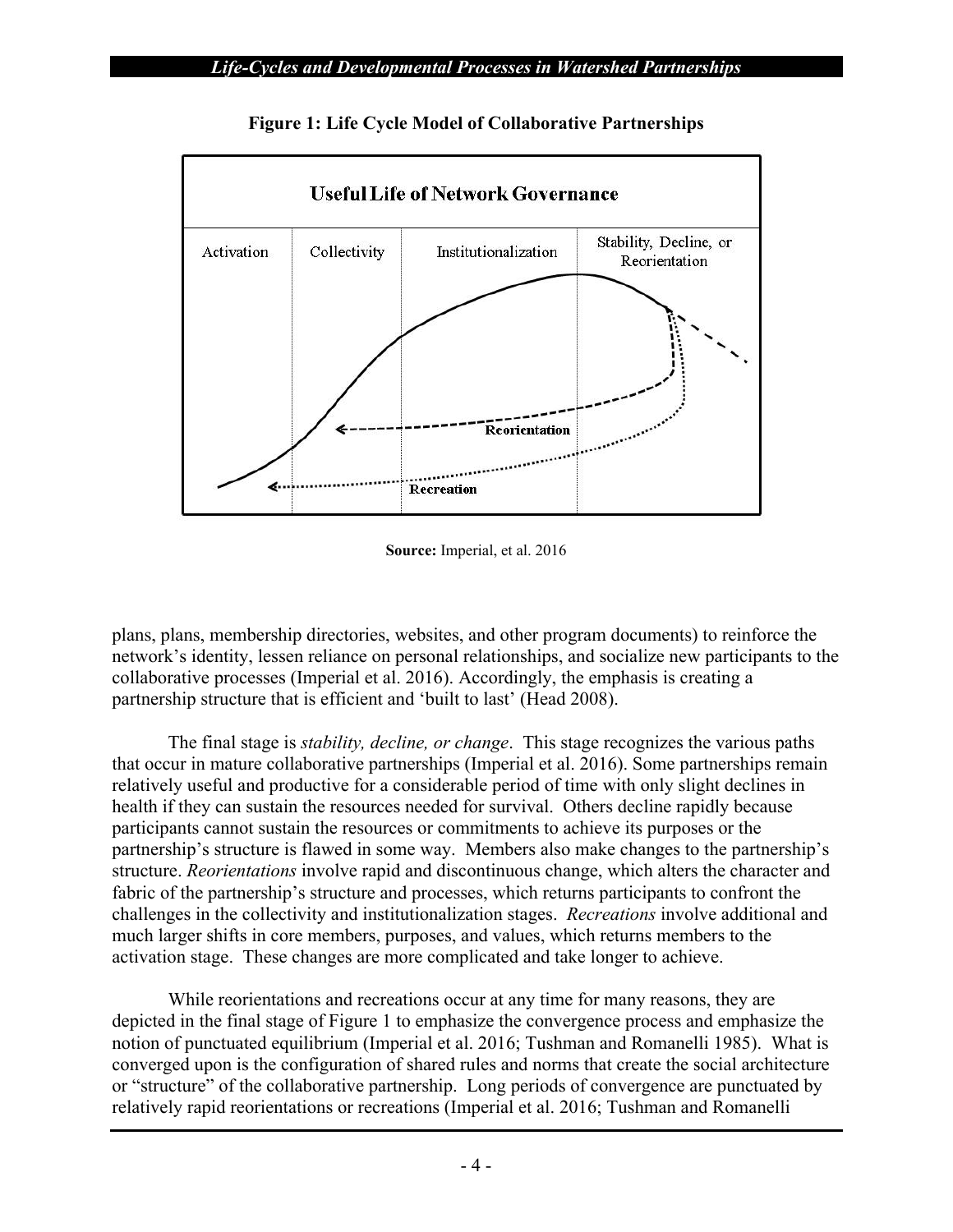1985). While the last stage of life is decline and death, there is no reason to presuppose that all partnerships die. Similarly, others die untimely deaths or survive well past their useful lives. Much like life, death can occur at any time for a myriad of reasons (Imperial et al 2016, 136).

The important features of each stage are summarized in Table 1 and are described in more detail elsewhere (Imperial et al. 2016). While the stages suggest a sequential or linear developmental process, that need not be the case (Ulibarri, et al. 2020). The developmental processes associated with collaborative partnerships are iterative and it takes time to develop communication, trust, commitment, understanding, and outcomes (Johnston et al. 2010; Ansell & Gash 2007; Jap and Anderson 2007; Mandell and Keast 2008). Moreover, partnerships can confront challenges from different developmental stages simultaneously (Imperial et al. 2016, 136; Whetten 1987; Tushman & Romanelli 1985).

## **Data & Methods**

Given the lack of precisely defined theories about the life-cycles of collaborative partnerships, the study is largely developmental and focuses on generating theory about their dynamics that are grounded in the data and the literature (Yin 1994; Agranoff & Radin 1991; Strauss & Corbin 1990; Glaser & Strauss 1967). The study relies on four longitudinal case studies examining watershed governance in: Inland Bays (DE); Narragansett Bay (RI, MA); Tampa Bay (FL); and Tillamook Bay (OR). Table 2 summarizes some of the key characteristics of each watershed. All four watersheds participate in the Environmental Protection Agency's (EPA's) National Estuary Program (NEP) but also had collaborative watershed partnerships predating their participation. They vary in geographic size, population, and institutional complexity. They include urban and rural settings, and their partners address a wide range of environmental problems.

The development of the longitudinal cases originated with a study for the National Academy of Public Administration (NAPA) that included field interviews with more than 160 individuals, archival records, and the direct observation of events and meetings during site visits to develop their detailed case histories (Imperial & Hennessey 2000). In subsequent years, periodic interviews with key informants and supplemental collection of archival materials allowed researchers to continue monitoring the life-cycle of these governance efforts as they ebb and flow over time and their subsequent reorientations and recreations.

Systematic qualitative techniques such as coding were used to examine these data. Codes were derived inductively and deductively from these data and generated based on a start list derived from previous research. Cross-case analysis was used to deepen the understanding of collaborative processes and determine the extent to which findings extended beyond individual cases. The basic approach was one of synthesizing interpretations and looking for themes that cut across cases (Miles & Huberman 1994). Examining different data sources also allowed triangulation to be used to improve the validity of the study's findings (Yin 1994). These methods and case histories are documented in more detail elsewhere (Imperial, et al. 2017; Imperial 2005a, 2005b; Imperial & Hennessey 2000).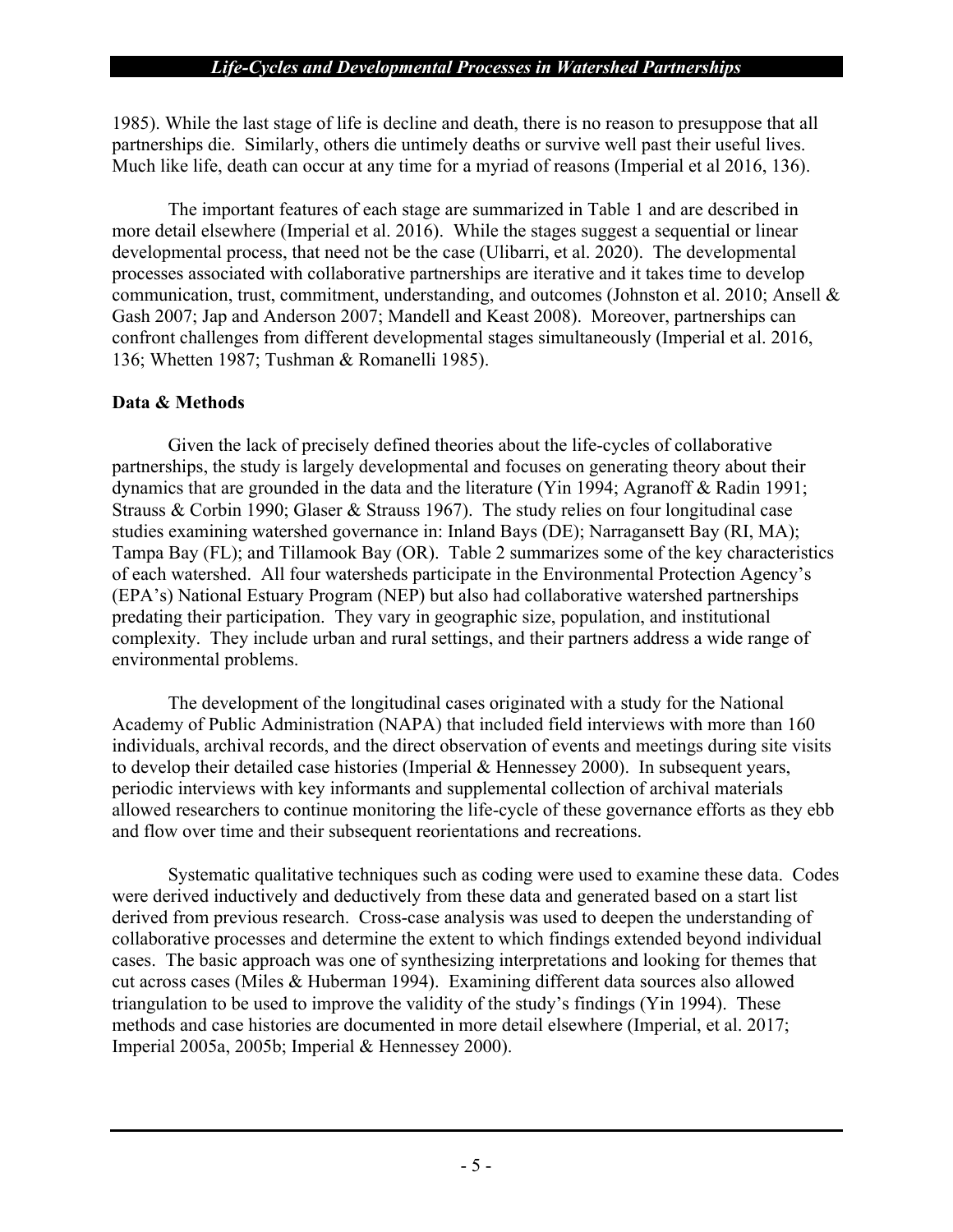|                                            | <b>Inland Bays</b>                                                  | <b>Narragansett Bay</b>                              | <b>Tampa Bay</b>                                             | <b>Tillamook Bay</b>                                                                 |  |
|--------------------------------------------|---------------------------------------------------------------------|------------------------------------------------------|--------------------------------------------------------------|--------------------------------------------------------------------------------------|--|
| <b>Physical Environment</b><br>Water body  | Inland Bays (DE)<br>Narragansett Bay<br>(RI, MA)                    |                                                      | Tampa Bay (FL)                                               | Tillamook Bay (OR)                                                                   |  |
| Size of watershed                          | 300 square miles                                                    | 1,705 square miles                                   | 2,200 square miles                                           | 597 square miles                                                                     |  |
| Population (2017)                          | 225,000 <sup>a</sup>                                                | 1,950,000                                            | 2,700,000                                                    | $26,500^{\text{ a}}$                                                                 |  |
| Focal problem(s)                           | Nutrient loading                                                    | None                                                 | Nutrient loading &<br>seagrass loss                          | Shellfish closures,<br>sedimentation, &<br>endangered species                        |  |
| Sources/causes of<br>problem(s)            | Chicken farms,<br>Septic systems, point<br>sources, &<br>stormwater | Diverse sources $&$<br>causes                        | nutrient loading from<br>diverse sources $&$<br>habitat loss | bacterial loading &<br>sedimentation from<br>agricult., forestry, &<br>urban sources |  |
| <b>Institutional</b><br><b>Environment</b> |                                                                     |                                                      |                                                              |                                                                                      |  |
| Jurisdictional<br>complexity               | Low                                                                 | High                                                 | Medium - High                                                | $Low - Medium$                                                                       |  |
| Level of conflict                          | Medium                                                              | High.                                                | Low                                                          | Low                                                                                  |  |
| Current Collaborative<br>Effort            | Center for the Inland<br>Bays (CIB)                                 | Narragansett Bay<br><b>Estuary Program</b><br>(NBEP) | Tampa Bay Estuary<br>Program (TBEP)                          | Tillamook Estuaries<br>Partnership (TEP)                                             |  |
| Organizational<br>Arrangement              | Nonprofit<br>Organization                                           | Independent program<br>in govt. organization         | Alliance of local<br>governments                             | Nonprofit<br>Organization                                                            |  |
| Institutionalization                       | Legislation forming<br>nonprofit/by-                                | CCMP/other<br>documents &                            | Interlocal<br>Agreement/by-laws/                             | 501 $(c)$ 3<br>incorporation/by-                                                     |  |
|                                            | laws/CCMP/other<br>documents &<br>website                           | website                                              | CCMP/other<br>documents &<br>website                         | laws/CCMP/other<br>documents & website                                               |  |
| Primary Funding<br>Sources                 | Federal, state                                                      | Federal                                              | Federal, state,<br>regional, & local                         | Federal                                                                              |  |
| Funding<br>amount/stability                | Low/Medium                                                          | Low/Low                                              | High/High                                                    | Medium/Medium                                                                        |  |
| Shared goals or targets                    | Limited                                                             | Limited                                              | Many                                                         | Limited                                                                              |  |
| Scope of collaborative<br>activity         | Medium                                                              | Low                                                  | High                                                         | Low-Medium                                                                           |  |
| Monitoring/Reporting                       | Medium                                                              | Low                                                  | High                                                         | Medium                                                                               |  |

# **Table 2: Comparison of the Four Case Study Watersheds**

Note: Assessments of high, medium and low are based on comparisons among the four programs. <sup>a</sup> Measured at the county level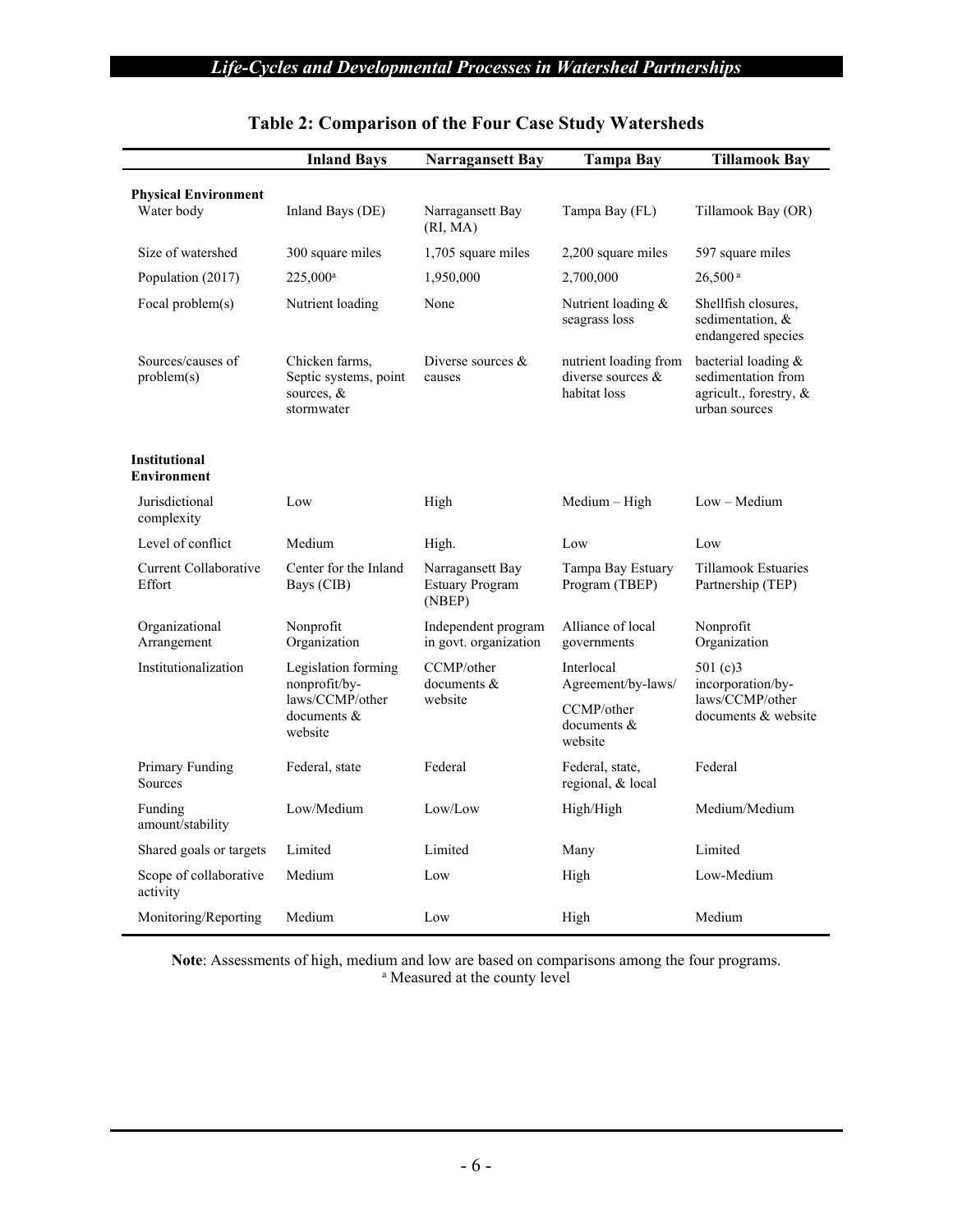The cross-case analysis reported here focuses primarily on two areas. The first identified the collaborative watershed partnerships, the subsequent reorientations or recreations, and judgements about the overall health and usefulness based on available data. Excluded from consideration were the frequent operational level collaborations (e.g., individual collaborative projects) that occurred in the watersheds (Imperial 2005a; Imperial & Kauneckis 2003). Similarly, the analysis did not focus on the sub-basin level collaborations (e.g., smaller scale watershed efforts) nested within the watershed that occurred with some frequency in the Narragansett Bay given its larger scale (Imperial, et al. 2017). However, the analysis does include regional collaborations when the watershed was itself nested within a larger geographic area. The second part of the analysis examines whether partnership development or the changes that occurred (i.e., reorientations or recreations) were self-initiated or externally driven and the extent to which they were linked to changes in their health or usefulness. Table 3 lists each partnership, its developmental trajectory, and summary judgement about its health and usefulness

#### **Developmental Trajectories**

Figure 4 provides a visual representation of the trajectories summarized in Table 3. The results demonstrate many possible developmental trajectories that occur when collaborative partnerships are viewed over time. The only trajectory without a clear example is failed activation. Ulibarri and her colleagues (2020) produced a similar pattern of developmental paths when they examined 21 different collaborative partnerships from a much wider range of policy settings and geographic locations. Clearly, the pattern of reorientations and recreations is far messier than Figure 1.

## *Stability: Getting the Structure Right*

Sometimes participants get the structure right and produce a stable partnership that endures for a considerable period of time because it generates the resources needed for survival. For example, the Tampa Bay Estuary Program (TBEP) and Center for the Inland Bays (CIB) managed the initial transition from planning to implementation quite well and experienced a relatively long period of stability, which was punctuated by minor *reorientations*. In Tillamook, it took a second attempt with the recreation from the TCCP to the Tillamook Estuaries Partnership (TEP) to form a more durable partnership structure.

## *Reorientations*

The distinction between reorientations and recreations differentiates two different types of change in the structure of a collaborative partnership. *Reorientations* involve relatively rapid and discontinuous changes in rules that alter the character of the network's structure and processes in some tangible, albeit a relatively minor way. The reorientation modifies collaborative processes by altering communication patterns, decision processes, or established routines such that new processes emerge. In Figure 1 and 4, they are represented by a dashed line returning to the collectivity stage. Observed changes were relatively minor such as introducing new members (e.g., CIB and TBEP) or refining goals that change how members work together or their group dynamics. Reorientations also occur in response to dissatisfaction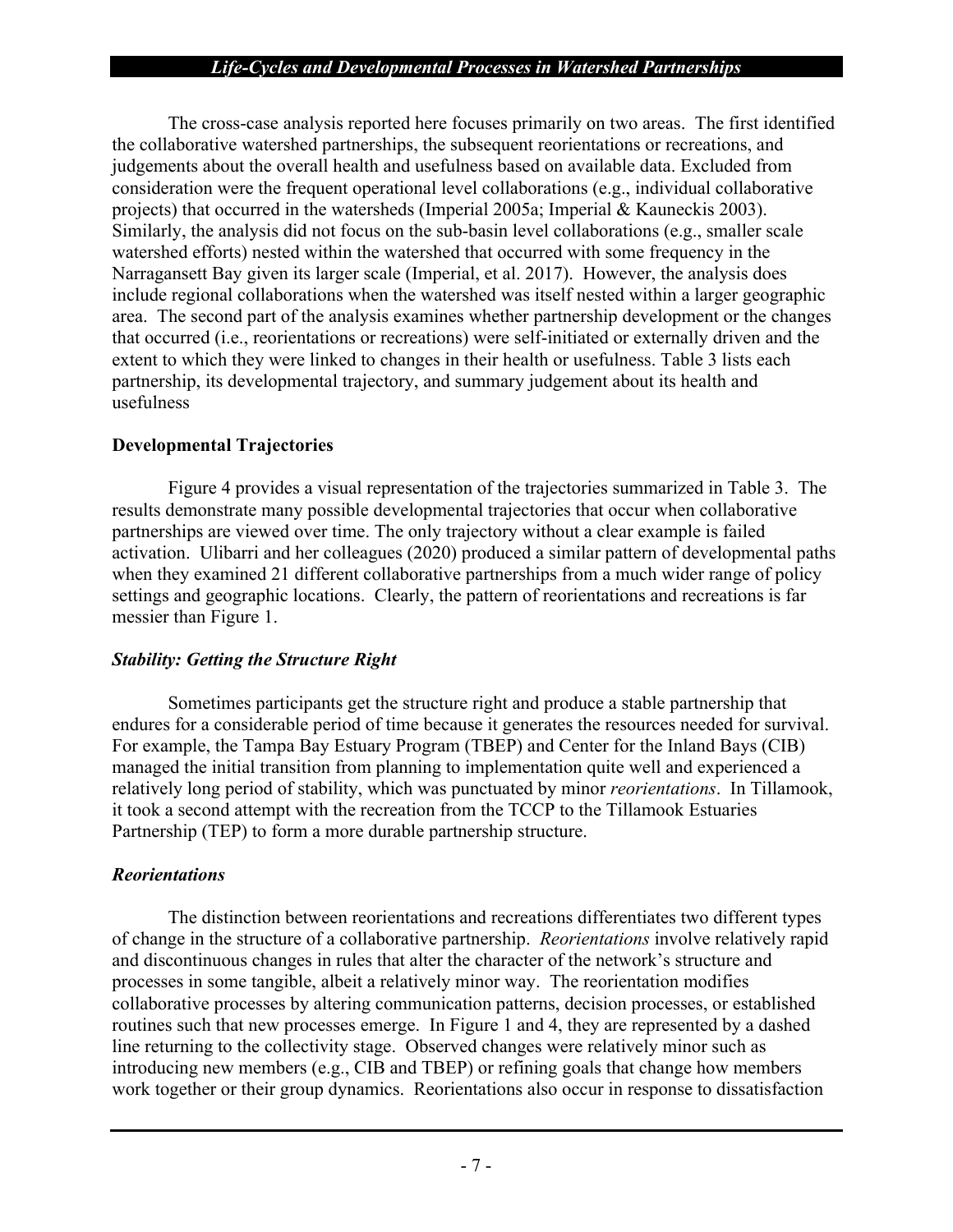| <b>Collaborative Governance Effort</b>                                                              | <b>Begin</b> | End     | Initialization                 | <b>End Stage</b>           | Health &<br><b>Usefulness</b> |
|-----------------------------------------------------------------------------------------------------|--------------|---------|--------------------------------|----------------------------|-------------------------------|
| <b>Inland Bays (DE)</b><br>Environmental Study of Rehoboth, Indian River<br>and Assawoman Bay (IB1) | 1969         | 1969    | Self-Initiated                 | Work<br>Complete           | Low                           |
| Coastal Sussex Water Quality Program (CWA<br>Section 208) (IB2)                                     | 1972         | 1981    | External:<br>Mandate           | Death                      | Low                           |
| Inland Bays Study Group (IBSG) (IB3)                                                                | 1981         | 1983    | Self-Initiated                 | Untimely<br>Death          | High                          |
| Decisions for Delaware: Sea Grant Looks at the<br>Inland Bays (IB4)                                 | 1982         | 1983    | Self-Initiated                 | Work<br>Complete           | Med.                          |
| Governor's Task Force on the Inland Bays<br>$(GTFIB)$ (IB5a)                                        | 1983         | 1984    | External:<br>Mandate           | Recreation:<br><b>IBMC</b> | High                          |
| Inland Bays Monitoring Committee (IBMC)<br>(IB5b)                                                   | 1984         | 1988    | External:<br>Mandate           | Untimely<br>Death          | High                          |
| Delaware Inland Bays Estuary Program (DIBEP)<br>(IB6a)                                              | 1988         | 1995    | External:<br>Incentive         | Recreation                 | $Low - Med.$<br>(Perspective) |
| Center for the Inland Bays (CIB) (IB6b)                                                             | 1994         | 1995    | Self-initiated:<br>Constraints | Reorientation              | Low - Med.<br>(Perspective)   |
| Center for the Inland Bays (CIB) (IB6c)                                                             | 1995         | 2015    | Self-initiated:<br>Constraints | Reorientation              | Med. - High<br>(Perspective)  |
| Center for the Inland Bays (CIB) (IB6d)                                                             | 2015         | Ongoing | Self-initiated:<br>Constraints | Stable                     | Med. - High<br>(Perspective)  |
| Narragansett Bay (RI. MA)<br>New England Interstate Water Pollution Control<br>Commission (NB1)     | 1948         | Ongoing | External:<br>Mandate           | Slow<br>Decline            | Med.                          |
| New England River Basins Commission (NB2)                                                           | 1967         | 1981    | External:<br>Mandate           | Untimely<br>Death          | High                          |
| RI Areawide Water Quality Management Plan<br>Section 208 Comprehensive Plan (NB3)                   | 1972         | 1981    | External:<br>Mandate           | Death                      | Low                           |
| Narragansett Bay Project (NBP) (NB4a)                                                               | 1985         | 1993    | External:<br>Incentive         | Reorientation              | Low                           |
| Narragansett Bay Project (NBP) (NB4b)                                                               | 1993         | 1995    | Self-initiated:<br>Constraints | Recreation:<br><b>NBEP</b> | Low                           |
| Narragansett Bay Estuary Program (NBEP)<br>(NB4c)                                                   | 1995         | 2012    | Self-initiated:<br>Constraints | Reorientation              | Low                           |
| Narragansett Bay Estuary Program (NBEP)<br>(NB4d)                                                   | 2012         | Ongoing | External:<br>Incentive         | Stable                     | Low                           |

## **Table 3: Collaborative Governance Efforts in the Four Watersheds**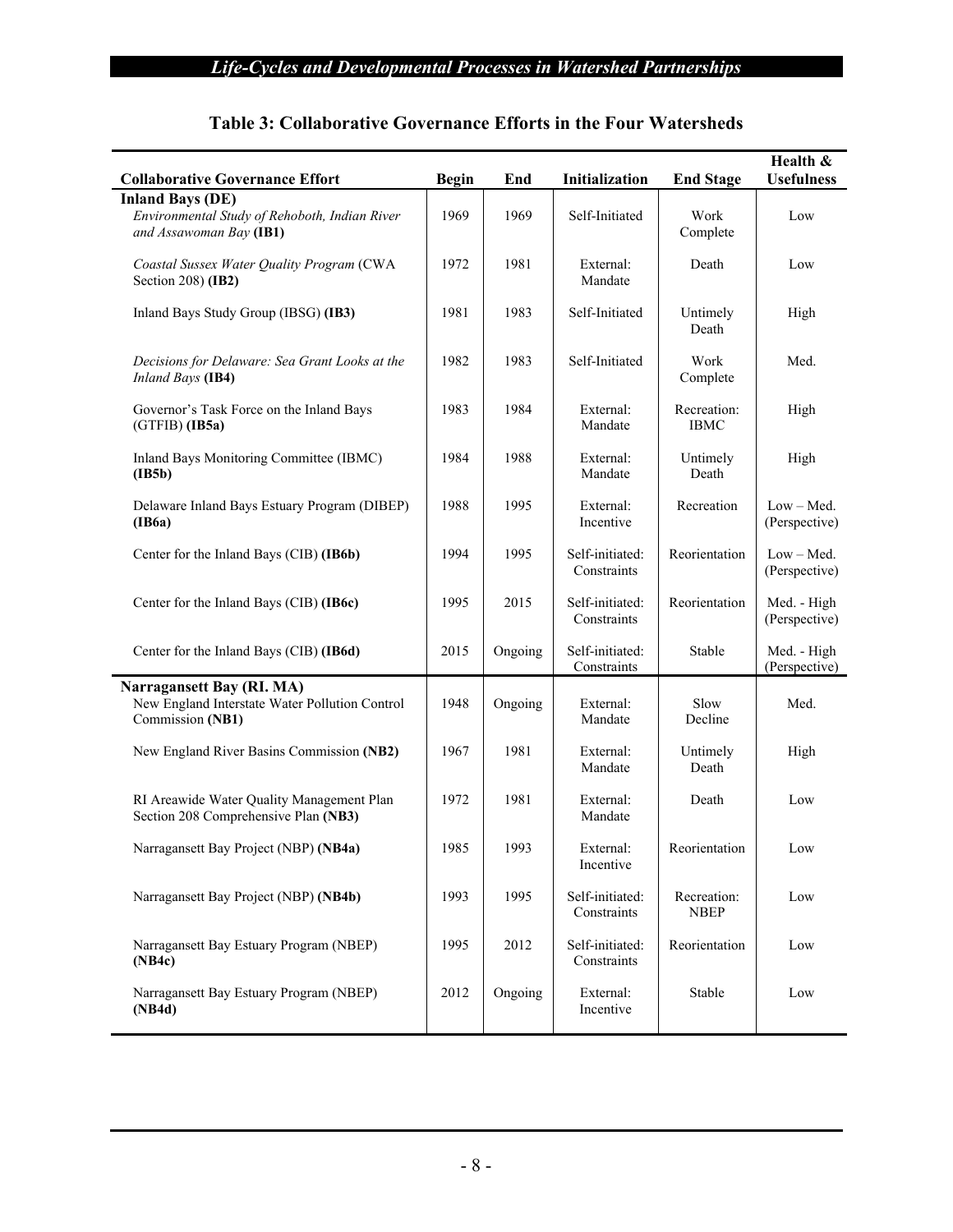| <b>Collaborative Governance Effort</b>                                   | <b>Begin</b> | End     | Initialization                 | <b>End Stage</b>             | Health &<br><b>Usefulness</b> |
|--------------------------------------------------------------------------|--------------|---------|--------------------------------|------------------------------|-------------------------------|
| Tampa Bay (FL)<br>Tampa Bay Regional Planning Council (TBRPC)<br>(TB1a)  | 1962         | Ongoing | Self-initiated                 | Reorientation:<br><b>ABM</b> | Med.                          |
| Tampa Bay Study Commission (TB2)                                         | 1983         | 1984    | External:<br>Mandate           | Work<br>Complete             | Med. - High                   |
| TRBPC's Agency on Bay Management (ABM)<br>(TB1b)                         | 1985         | Ongoing | Self-initiated:<br>Constraints | Slow<br>Decline              | $Med. - High$                 |
| Tampa Bay National Estuary Program (TBNEP)<br>(TB3a)                     | 1990         | 1998    | External:<br>Incentive         | Re-Creation:<br>TBEP, NMC    | High                          |
| Tampa Bay Nitrogen Management Consortium<br>$(NMC)$ (TB4)                | 1996         | Ongoing | Self-initiated:<br>Constraints | Stable                       | High                          |
| Tampa Bay Estuary Program (TBEP) (TB3b)                                  | 1998         | 2015    | Self-initiated:<br>Constraints | Reorientation                | High                          |
| Tampa Bay Estuary Program (TBEP) (TB3c))                                 | 2015         | Ongoing | Self-initiated:<br>Constraints | Stable                       | High                          |
| <b>Tillamook Bay Watershed</b><br>USDA Rural Clear Water Project (Till1) | 1981         | 1996    | External-<br>Incentive         | Work<br>Complete             | Healthy &<br>Useful           |
| Bay Sanitation Technical Advisory Committee<br>(BSTAC) (Till2)           | 1987         | 1993    | External:<br>Mandate           | Untimely<br>Death            | Healthy &<br>Useful           |
| Tillamook Bay National Estuary Program<br>(TBNEP) (Till3a)               | 1993         | 1999    | External:<br>Incentive         | Recreation:<br><b>TCCP</b>   | Low - Med.<br>(Perspective)   |
| Tillamook County Performance Partnership<br>(TCPP) (Till3b)              | 1999         | 2002    | Self-initiated:<br>Constraints | Recreation:<br><b>TEP</b>    | Low                           |
| Tillamook Estuaries Partnership (TEP) (Till3c)                           | 2002         | 2004    | Self-initiated:<br>Constraints | Reorientation                | $Low - Med.$<br>(Perspective) |
| Tillamook Estuaries Partnership (TEP) (Till3d)                           | 2004         | Ongoing | Self-initiated:<br>Constraints | Slow<br>Decline              | Low - Med.<br>(Perspective)   |

# **Table 3: Collaborative Governance Efforts in the Four Watersheds (Cont.)**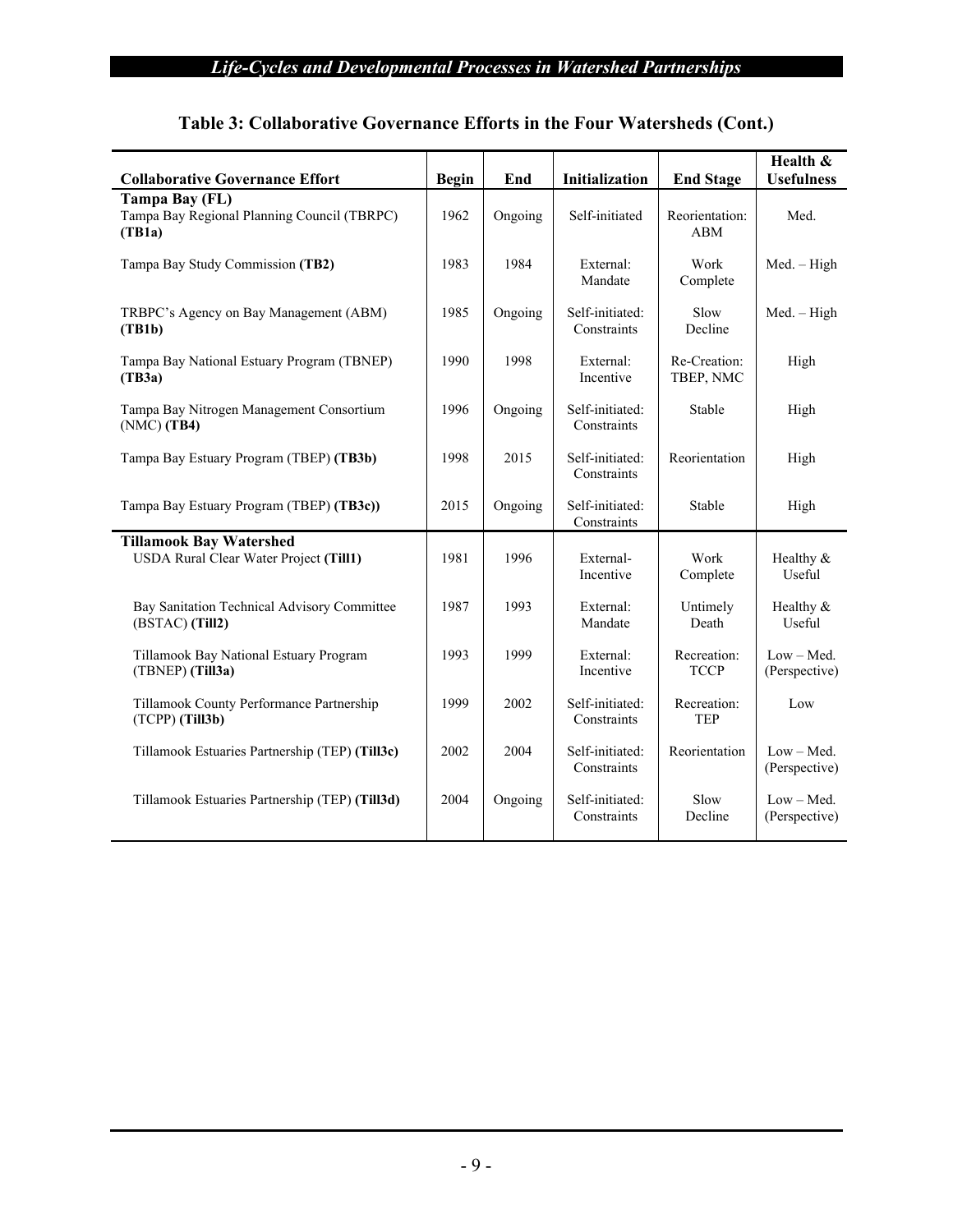

**Figure 4: Developmental Trajectories for Each Collaborative Partnership** 

with the perceived return on investment in network processes, the emergence of new priorities, a shift in purposes, the loss of valued network members (or their resources), or excessive turnover that causes network members to question prevailing norms, values, or the network's way of doing things. They also occur in response to mergers (or de-mergers), new start-ups, the disbanding of organizations in the network, or changes in capacity that allow organizations to join the collaboration (Huxham 2003, 412). External mandates or incentives can also trigger reorientations.

There were many examples of reorientations, most of which involved fine-tuning the partnership structure with the hope of improving its health or usefulness or to respond to external pressures. For example, the year after the CIB was created, it asked the legislature to make the chair of the Citizen's Action Committee (CAC) a voting member. More recently, it changed its membership again to include up to 4 citizen members appointed by the Board, which changes its internal dynamics. After years of decline, the NBEP's management committee adopted a corrective action plan that included hiring a new director and staff and moving its home to the New England Interstate Water Pollution Control Commission (NEIWPCC) attempting to improve the health and usefulness of its collaborative processes and better implement its newly adopted Comprehensive Conservation and Management Plan (CCMP). In Tampa Bay, the reorientation of the Tampa Bay Regional Planning Commission (TBRPC) led to the establishment of the Agency on Bay Management (ABM) that altered how it addressed and commented on issues impacting Tampa Bay. Similarly, the TBEP went through two recent reorientations when it adopted an updated interlocal agreement and modified their shared goals and commitments based on its updated CCMP. It underwent a further reorientation the following year when Pasco County and the Manatee County Port Authority joined the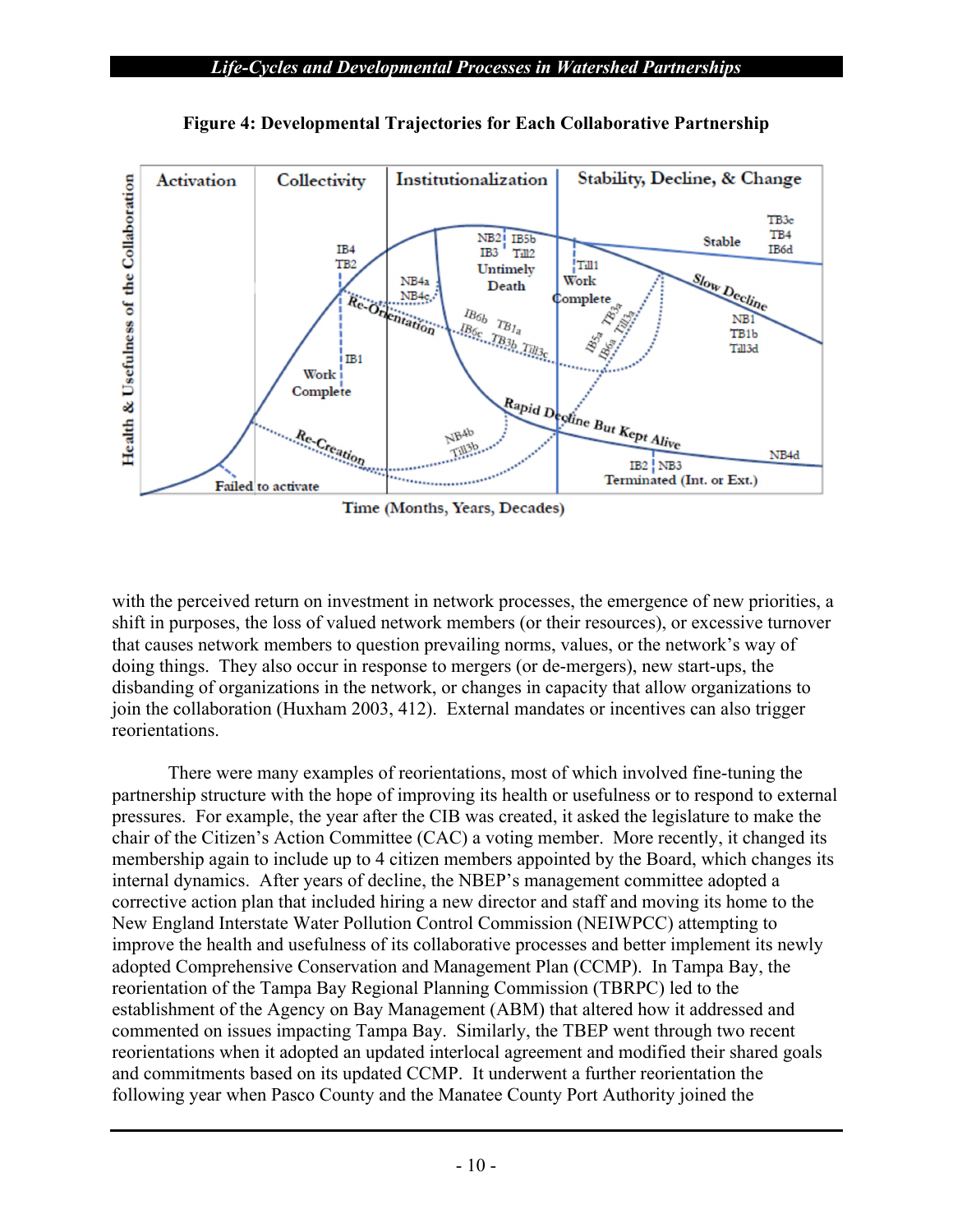partnership. The Tillamook Estuaries Partnership (TEP) underwent a reorientation in 2004 when the county passed a resolution changing its status from a voting to an ex-officio member. Based on these data, reorientations most frequently involved updating goals and purposes or introducing new members aligned with the partnership's existing values and purposes.

## *Recreations*

Other changes were much more significant. *Recreations* alter the core values or purposes of the collaborative partnership (Imperial, et. al. 2016). This includes adding new members, changing the mission, rebranding (e.g., new partnership name), or modifying the geographic scope, or perhaps using the strategy of *deactivation* to expel members (Mandell and Steelman 2003, 215). The dashed line in Figure 1 and 4 indicates a return to the activation stage because the changes are more significant and take longer to achieve because members must again negotiate and reach agreement on changes to the partnership's structure. However, many of the core values and purposes remain that motivated member participation in the prior partnership structure. Recreations do not include spin offs where the work of one collaborative partnership leads to the creation of another distinct partnership. The creation of the Tampa Bay Nitrogen Management Consortium (TBNMC) was a great example of where a narrowly focused partnership emerged to assist the TBEP meet the goals contained in the interlocal agreement.

Recreations occur for two reasons based on these data. There was some shift in purpose, best exemplified by the fact that the partnership designed to develop a plan was often not well suited to for the purpose of implementing a plan. For example, when the Governor's Task Force on the Inland Bays (GTFIB) completed its report on the Inland Bays, the governor signed a new executive order creating the Inland Bays Monitoring Committee (IBMC). While it had many of the same members, it was charged with a new purpose and given a new name that emphasized the change in mission. The CIB and TBEP also adopted new names that signified fundamental shifts in mission. The CIB shifted more to research, information sharing, and demonstration projects exemplified by the use of the term "Center" in their new name. Interestingly, Tampa Bay dropped "National" from the name to emphasize that it was first and foremost a local government partnership.

The other primary reason for a recreation was when the partnership experienced a rapid decline in health and usefulness as indicated in Figure 4. In other words, initial design choices failed, often quickly. This was the case with the Tillamook County Performance Partnership (TCPP) that only lasted about 3 years. It was recreated as the Tillamook Estuaries Partnership (TEP) and chartered as a nonprofit organization. It expanded its geographic footprint to include all the estuary watershed areas within the jurisdiction of Tillamook County. Accordingly, while the core purposes remain largely unchanged, the membership underwent a major transition. County government was no longer providing a leadership role as it had in many of the prior collaborative governance efforts. The same was true for the Narragansett Bay Project (NBP). Its reorganization as a program within the state's department of environmental management and creation of a much smaller implementation committee. This arrangement suffered a rapid decline in usefulness and 2 years later was rebranded as the Narragansett Bay Estuary Program (NBEP) with a management and advisory committee. However, the committees lacked clear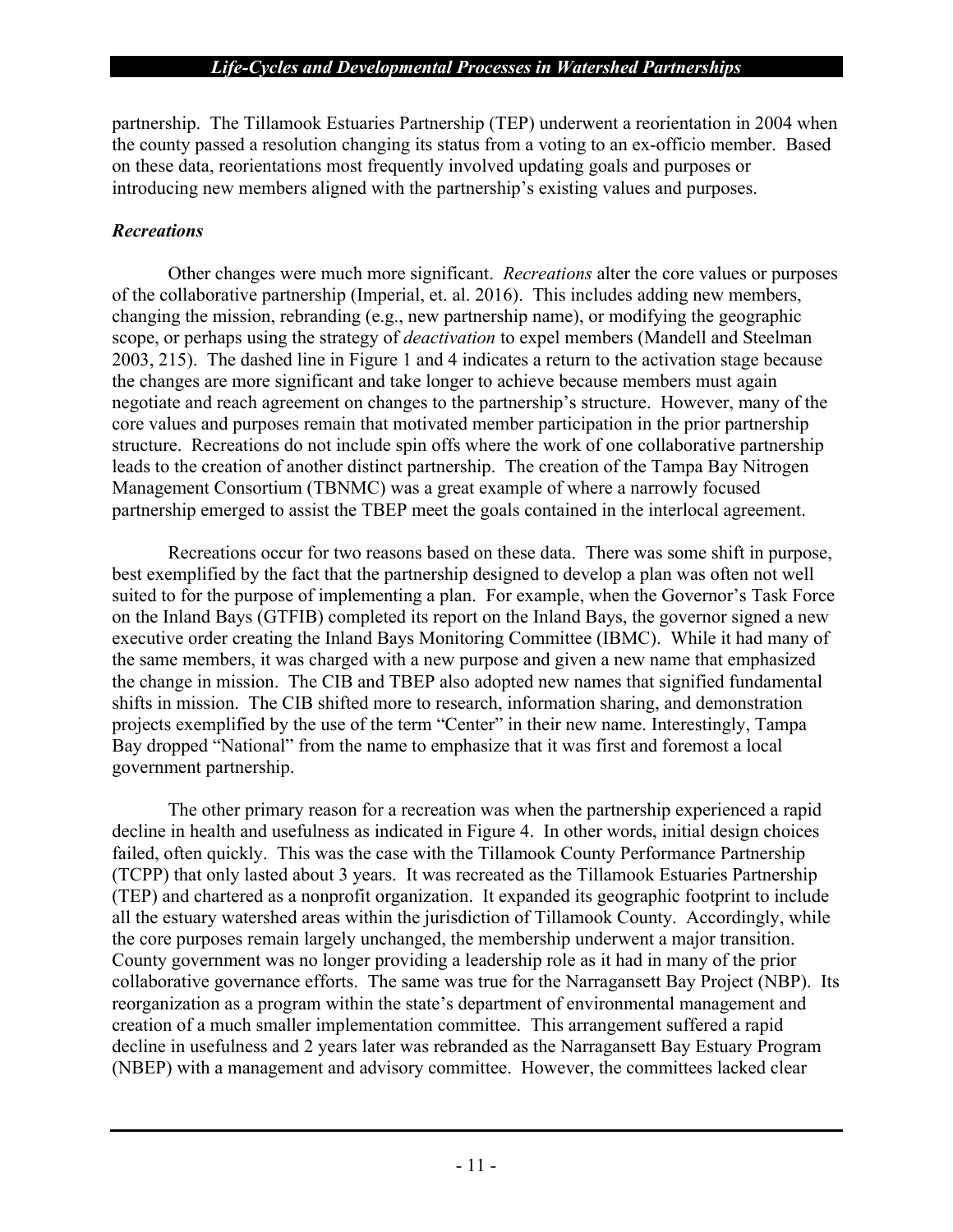purposes and consequently met infrequently. The new collaborative partnership declined rapidly in health and usefulness and even experienced periods of slumber without much joint activity.

#### *Death Does Occur, But Maybe Not When it Should*

Death also occurred for a myriad of reasons [Figure 4]. There were examples of untimely death. The Inland Bays Study Group (IBSG) was effectively replaced by the GTFIB. The IBMC was replaced by the Delaware Inland Bays Estuary Program (DIBEP). Those efforts were largely perceived to be healthy collaborative partnerships at the time they were eliminated. The New England River Basin Commission (NERBC) suffered an untimely death when President Reagan's executive order eliminated the federal program. At the time, the NERBC was widely regarded as the most successful of the river basin commissions (Imperial, et al. 2017). Other partnerships experienced a relatively rapid death like the Section 208 planning processes in the Inland Bays and Narragansett Bay. While the collaborative processes had value, particularly in Rhode Island, implementation funding was lacking and effectively terminated by EPA in 1981. While both processes could have continued, the withdrawal of federal support led to a quick decision by local participants to end the efforts.

There were examples of partnerships that ended for the right reasons once their work was completed. This freed up collaborative space and allowed new partnerships to emerge. For example, Tampa Bay Study Commission (TBSC) and Sea Grant's report on the Inland Bays completed their work before ever getting to the institutionalization stage. These efforts were met with mixed success but served important functions. For example, while many of TBSC's recommendations were not implemented, it did elevate attention to the problems in Tampa Bay and is largely attributed as leading to the TBRPC's creation of the ABM. Conversely, the impact of the *Environmental Study* completed for the Inland Bays in 1969 was limited primarily to drawing attention to some of the water quality problems in the watershed. Some took much longer to complete their work like the Rural Clean Water Program (RCWP) in Tillamook Bay, which lasted from 1981 until 1996 when the project ran its course and funding was eliminated. However, it was extremely effective in terms of installing BMPs on dairy farms throughout the watershed. Tillamook County's Bay Sanitation Technical Advisory Committee was eliminated with the establishment of the Tillamook Bay National Estuary Program (TBNEP). It provided a useful coordination mechanism and many of its members became the core of the TBNEP's new management committee.

Unfortunately, there were examples of collaborative partnerships with a long history of failure that somehow refuse to die. Despite a recreation and two reorientations the Narragansett Bay Estuary Program (NBEP) experienced more than two decades of decline in health and usefulness even though other collaborative partnerships within the watershed flourished (Imperial, et al. 2017). In each instance, the NBEP's decline was triggered by poor design choices with the partnership's structure and the lack of agreement concerning how power and decision making should be shared (Imperial, et al. 2017). Even the EPA concluded in several internal evaluations that the NBEP's performance was unsatisfactory. Despite its poor health and limited success, the EPA and some members were reluctant to reorient, recreate, or disband the network. If EPA ever ceases funding the NBEP, it is likely it will die a quick death.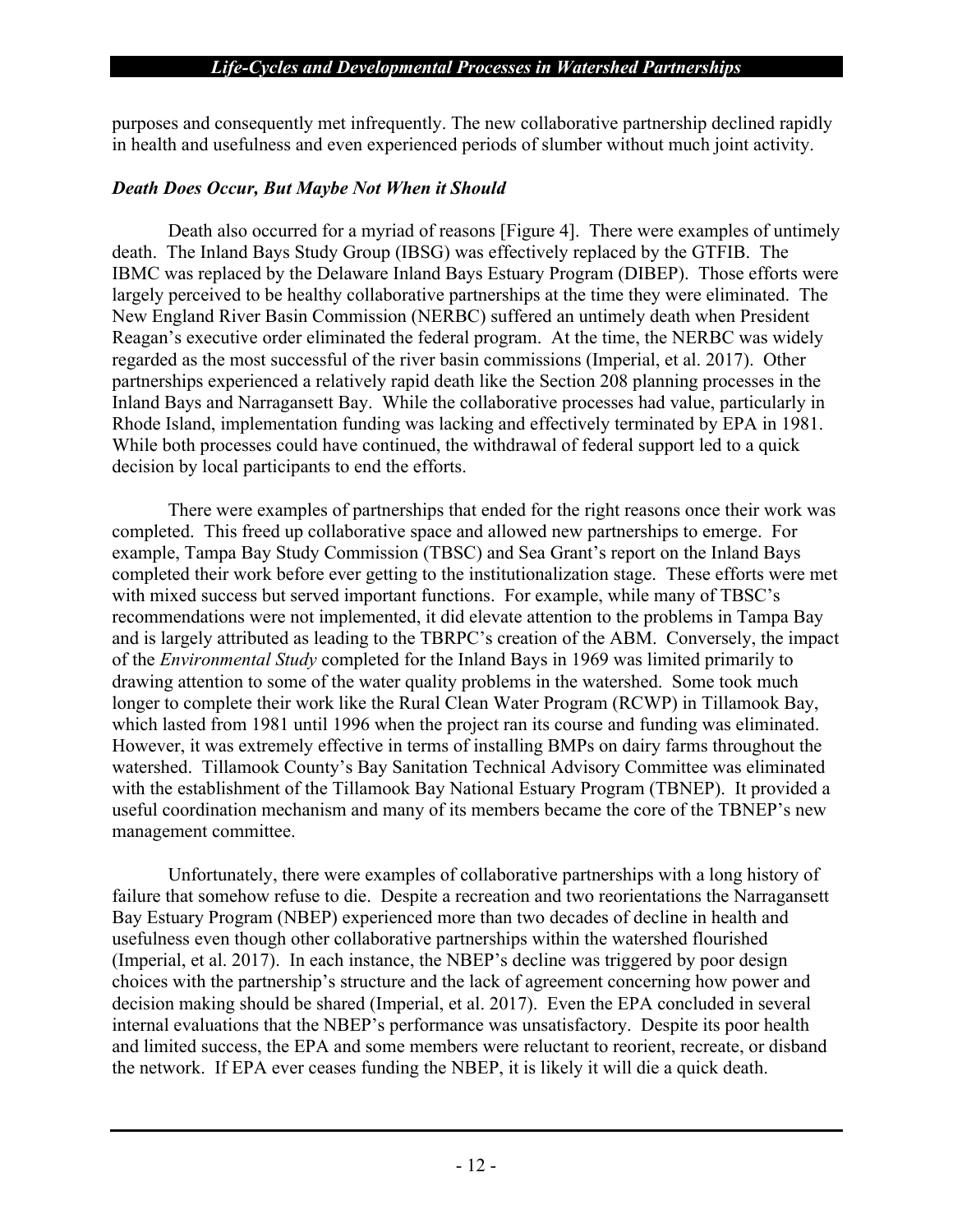#### **Internal vs. External Activation & Change**

The results provide examples where the "death" of a collaborative partnership was either self-initiated or externally driven. While we know that collaborative partnerships can be selfinitiated or externally driven, it is unclear how these drivers are linked to developmental processes or the subsequent changes in collaborative partnerships. This is to be expected because the literature provides a variety of reasons that collaborative governance partnerships are established (Imperial, et al. 2018). Government agencies, funders, or other 'top-down' forces encourage or require member participation or specify other aspects of the structure and processes. Partnerships also self-organize to address a common problem, provide a service, or accomplish a task (Huxham and Vangen 2000; Huxham 2003). Some are designed deliberately and reflect the *intentionality* resulting from the shared goals of founding members (Katz and Gartner 1988). Others are emergent and take shape as participants grapple with different challenges (Head 2008).

Ulibarri and her colleagues (2020) analyzed 21 collaborative partnerships from a variety of policy settings. About half the partnerships were externally driven and the other half were self-initiated. Their exploratory cross case analysis suggests several interesting findings. Selfinitiated collaborative governance processes tended to maintain more robust deliberative, shared decision making process when compared to externally driven partnerships (Ulibarri, et al. 2020, 625). Self-initiated partnerships had higher ratings for leadership while externally driven partnerships experienced greater decline in leadership over time (Ulibarri, et al. 2020, 627). Internally-driven partnerships were also higher than externally driven partnerships in perceived accountability (Ulibarri, et al. 2020, 628).

These data produced a similar pattern of self-initiated and externally driven collaborative partnerships. As noted in Table 4, roughly an even number of self-initiated (16) and externally initiated changes (14) were observed. While 4 self-initiated changes were observed that had no constraints on rule development, it was more common to observe self-initiated changes that were subject to constraints (12). These constraints emerge from two sources. Many reorientations or recreations were subject to rules institutionalized in some higher order set of rules (e.g., binding agreement, legislation, etc.). Collaborations also receive grant funds that impose obligations in terms of duties or tasks but in no way constrained the partnership's structure. Other initiations and changes were driven externally by some sort of mandate (e.g., legislation, executive order) (8) or resulted from incentives designed to induce voluntary partnership development (e.g., federal grant) (6). No clear pattern emerged in terms of whether the findings support those of Ulibarri and her colleagues (2020) that self-initiated processes had greater deliberative, shared decision making process, higher leadership, or provided more accountability. However, many of the more stable, enduring, and healthy partnerships were self-initiated. Conversely, many of the partnerships with limited duration, premature deaths, or were generally unhealthy were constrained by factors that were often externally driven. These are important questions for future research.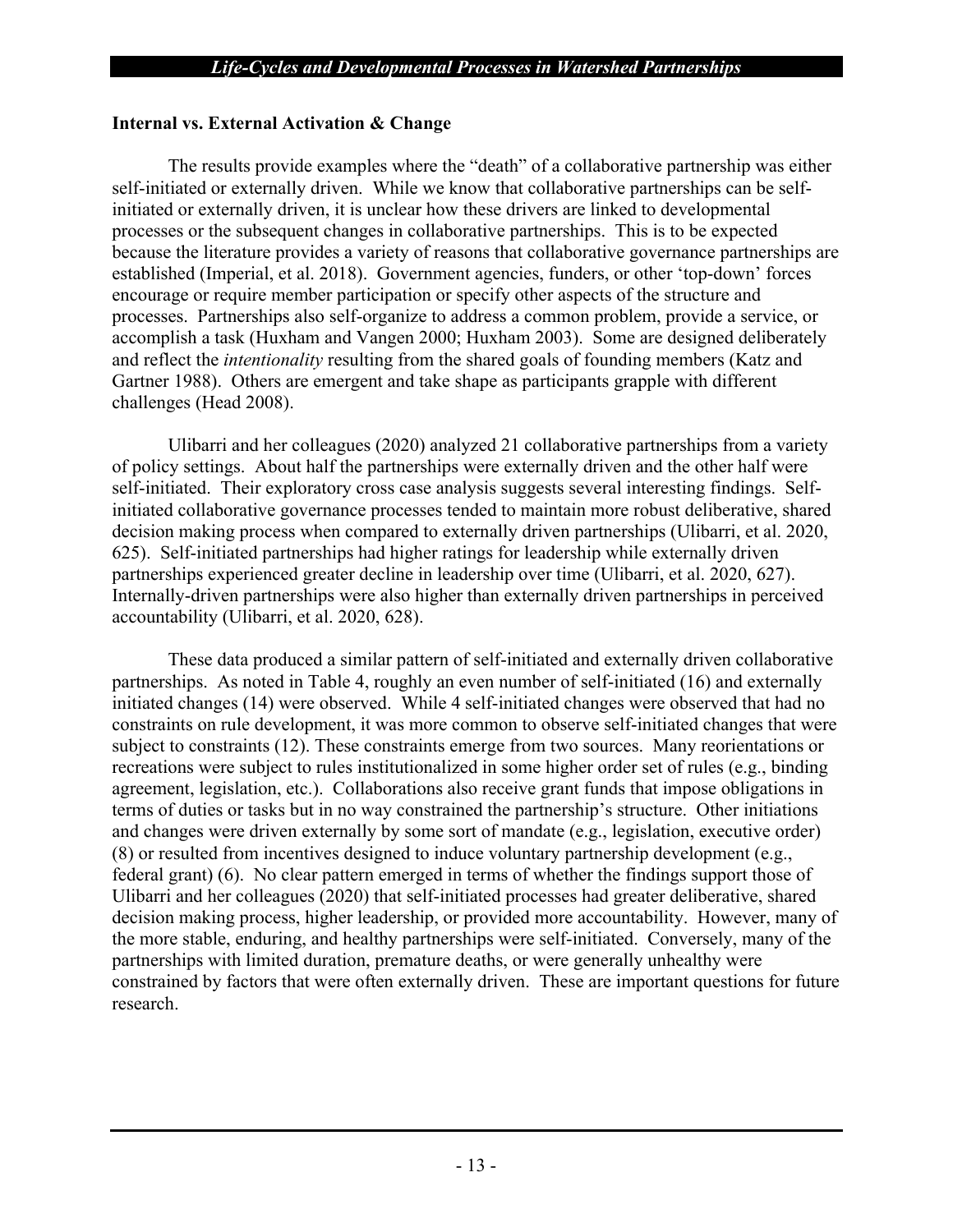| <b>Self-Initiated</b>                                                                                                                                                                                                                                                                                                                                                                                                                                                                                                                 | <b>Externally Initiated</b>                                                                                                                                                                                                                                                                                                                                                                                                                                                                                                                                                                                    |
|---------------------------------------------------------------------------------------------------------------------------------------------------------------------------------------------------------------------------------------------------------------------------------------------------------------------------------------------------------------------------------------------------------------------------------------------------------------------------------------------------------------------------------------|----------------------------------------------------------------------------------------------------------------------------------------------------------------------------------------------------------------------------------------------------------------------------------------------------------------------------------------------------------------------------------------------------------------------------------------------------------------------------------------------------------------------------------------------------------------------------------------------------------------|
| <b>No Constraints on Rule Development</b><br>• Environmental Study of Rehoboth, Indian River and<br>Assawoman Bay (IB1)<br>• Inland Bays Study Group (IBSG) (IB3)<br>• Decisions for Delaware: Sea Grant Looks at the Inland<br>Bays (IB4)<br>" Tampa Bay Regional Planning Council (TBRPC) (TB1a)                                                                                                                                                                                                                                    | Mandate: Legislation, Executive Order, or other<br>directive compels specifies one or more rules<br>Coastal Sussex Water Quality Program (CWA Section<br>208) ( <b>IB2</b> )<br>Governor's Task Force on the Inland Bays (GTFIB)<br>(IB5a)<br>Inland Bays Monitoring Committee (IBMC) (IB5b)<br>Rew England Interstate Water Pollution Control<br>Commission (NB1)<br>New England River Basins Commission (NB2)<br>RI Areawide Water Quality Management Plan Section<br>208 Comprehensive Plan (NB3)<br>" Tampa Bay Study Commission (TB2)<br>• Bay Sanitation Technical Advisory Committee<br>(BSTAC) (Till2) |
| <b>Constraints:</b> Grant conditions or due to<br>institutionalization process creates higher order rules<br>Center for the Inland Bays (CIB) (IB6b, c, d)<br>Narragansett Bay Project (NBP) (NB4b)<br>Narragansett Bay Estuary Program (NBEP) (NB4c)<br>TRBPC's Agency on Bay Management (ABM) (TB1b)<br>Tampa Bay Nitrogen Management Consortium (NMC)<br>(TB4)<br>Tampa Bay Estuary Program (TBEP) (TB3b, c)<br>" Tillamook County Performance Partnership (TCPP)<br>(Till3b)<br>Tillamook Estuaries Partnership (TEP) (Till3c, d) | <b>Incentives:</b> voluntary participation but grant conditions<br>may specify rules<br>• Delaware Inland Bays Estuary Program (DIBEP) (IB6a)<br>Narragansett Bay Project (NBP) (NB4a)<br>• Narragansett Bay Estuary Program (NBEP) (NB4d)<br>Tampa Bay National Estuary Program (TBNEP) (TB3a)<br>USDA Rural Clear Water Project (Till1)<br>" Tillamook Bay National Estuary Program (TBNEP)<br>(Till3a)                                                                                                                                                                                                      |

## **Table 4: Typology of Change Initiation Process**

#### *Self-Initiated Change Processes*

Four collaborative partnerships were self-initiated, and participants had no constraints beyond those that were self-imposed. These include the development of the *Environmental Study of Rehoboth, Indian River and Assawoman Bay* (1969) (Inland Bays); Inland Bays Study Group (IBSG), *Decisions for Delaware: Sea Grant Looks at the Inland Bays* (i.e., DE Sea Grant Report), and the TBRPC. It was common to observe self-initiated efforts that were subject to some minor constraints established by some higher-order authority. It was common to find reorientations and recreations that were self-initiated but remained subject to minor reporting and oversight constraints from a funder (e.g., EPA). There were also examples where the collaborative partnership institutionalized part of its structure in a manner that constrained how future self-initiated changes occurred.

For example, while each watershed had the flexibility to form a collaborative governance structure to implement the plan produced pursuant to the NEP, the acceptance of federal funds does subject the partnership to some minor constraints. When the TBRPC formed the ABM, it provided a great deal of autonomy, but it remains subject to oversight. Thus, while the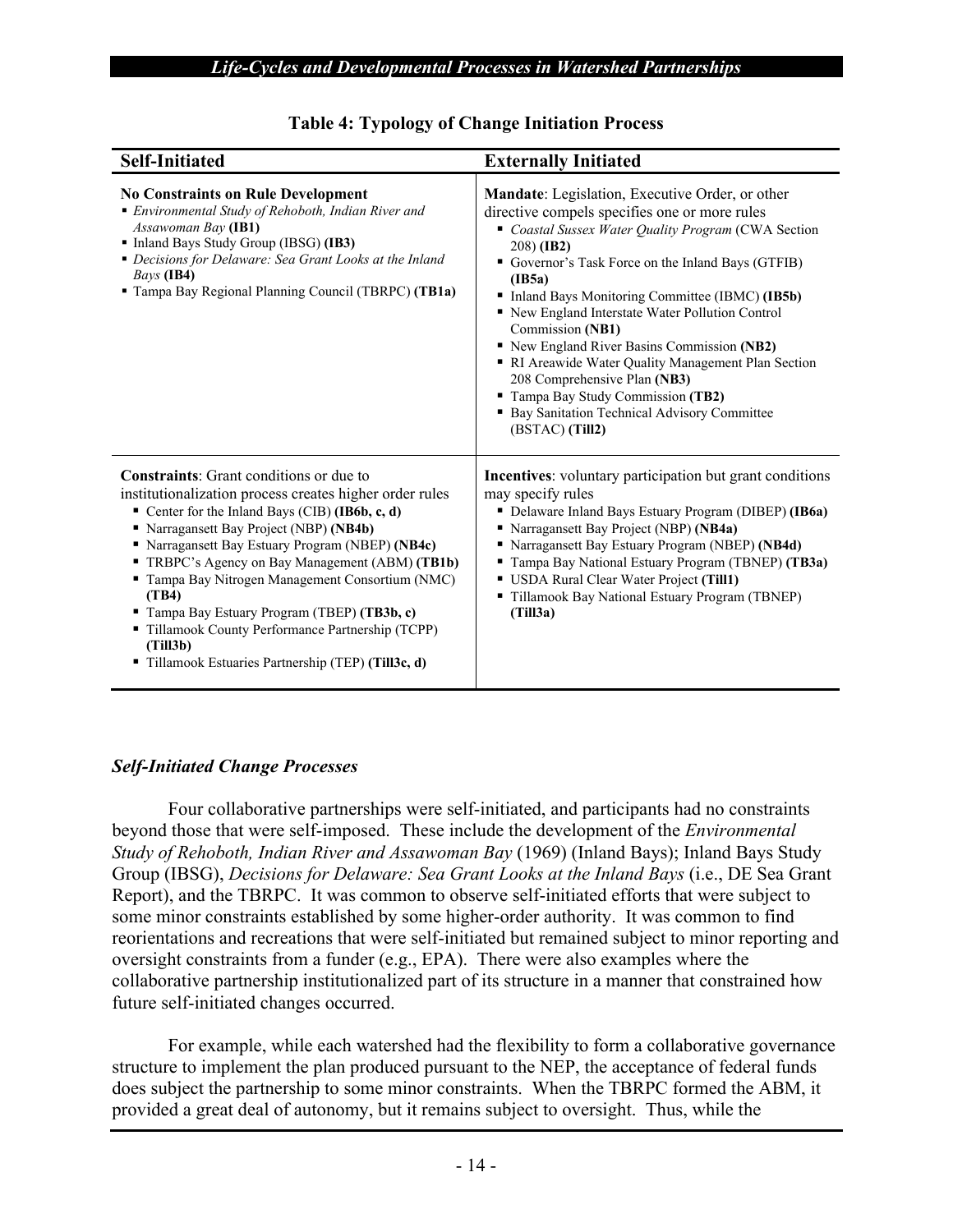partnerships were self-initiated, they are subject to higher-order rules that impose a limited set of constraints, duties, or obligations. The way a collaborative process is institutionalized can also impose constraints. For example, the CIB is a nonprofit organization chartered with state legislation, which limits the speed at which some changes can occur. The interlocal agreement that forms the TBEP effectively operates as contract binding the parties. While it can be changed, this is subject to negotiation. The TEP is chartered as a Section 501 (c)3 tax exempt organization, which imposes some legal constraints in terms of what it can and cannot do. The TBNMC was also self-initiated, but it is nested within and operates subject to the TBEP's nitrogen reduction goals.

#### *Externally Driven Change Processes*

The second set of change processes were externally driven due to mandates or incentives. The use of the external mandate strategy was relatively common during the 1960s, 1970s, and 1980s but largely gave way to an external incentive driven strategy in the 1990s and beyond. This pattern is consistent with the shift in the phases of intergovernmental relations (IGR) first observed by Wright (1988). The case data identified mandates from legislative and regulatory requirements (e.g., Section 208), directives such as executive orders from a Governor or the President, and resolutions by local governments. For example, collaborations in the Inland Bays and Narragansett Bay prepared a Section 208 plan to comply with requirements in the 1972 Clean Water Act (CWA). Delaware's Governor used an executive order to establish the GTFIB. Similarly, once it produced its report, the governor used another mandate to replace the GTFIB with the IBMC. A Presidential Executive Order initiated the NERBC. Mandates can also occur at the local level as evidenced by the Tillamook County resolution that formed the Bay Sanitation Technical Advisory Committee (BSTAC). Another interesting example is the use of a federal-state compact to structure the NEIWPCC. Joining the compact required voluntary participation by the states, however, the commission itself is subject to the Compact's requirements. In each case, the mandate specified rules that provided structure to the collaborative partnership.

The most prominent example of the external incentive strategy across the four cases was the participation in the NEP. Participation was voluntary. However, a condition of participation was accepting several fundamental rules that influenced the development of the partnership structure. Each watershed was required to use a committee structure called a management conference. Members were required to make decisions based on consensus, and its purpose was defined in that it had to ultimately produce a CCMP. In return, state and local officials received money to support the collaborative processes with some hope that implementation funds would continue supporting their efforts. However, the configuration or other rules such as the selection of the problems, specification of members and their roles on committees, and level of access that stakeholders had to decision making resulted in quite different structures for the four collaborative partnerships.

The external-incentive strategy was also used to initiate change in at least one instance. While the EPA maintained a relatively "hands off" approach during the implementation process, there was one instance where the external-incentive approach was used to encourage a reorientation of the NBEP because its members feared EPA would terminate its funding.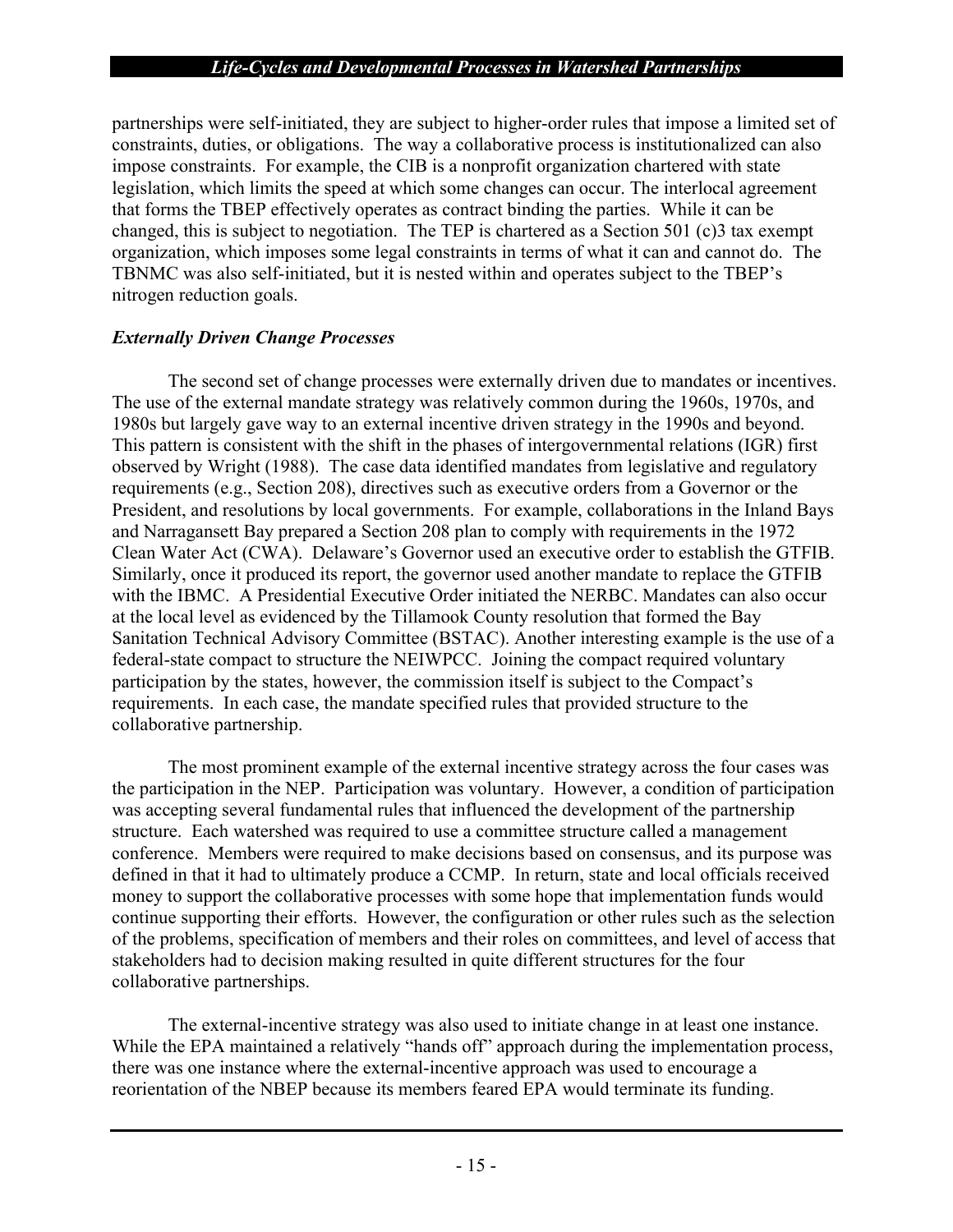## **Sustaining a Healthy and Useful Life**

Less clear is the linkage between developmental processes and the need to improve the health and useful life of the partnership. The concept of a healthy and useful life is used in place of more traditional terms like "success" or "performance" for several reasons (Imperial, et al. 2016). There is no generally accepted way to evaluate the performance of a collaborative partnership. This is likely due to the many ways they generate value. Moreover, they create *value* in different ways during different developmental stages (Voets *et al* 2008; Mandell & Keast 2008). Therefore, the type of nurturing needed to sustain healthy network processes during early developmental processes can be quite different from what is needed when mature networks experience declines (Genskow & Born 2006, 56).

What is interesting about these data is there were efforts that were healthy and useful over their durations (e.g., the GTFIB, IBMC, NERBC, TBNEP, TBEP, RCWP). Others never managed to get the structure right and failed to develop meaningful collaborative processes (e.g., NBP, NBEP, TCPP). There were reorientations and recreations that were clearly designed to improve the partnerships (TBEP and CIB) while others were intended to correct profound problems (TCPP and NBEP). It appears that relatively frequent changes (reorientations and recreations) were a warning sign. Conversely, long periods of partnership stability were either a sign of healthy and useful collaborative process (TBEP, CIB, and TEP) or signified that the partnership has secure resources, but it could also be relatively unhealthy (NBEP). Healthy partnerships were ended prematurely (IBMC and NERBC) while unhealthy partnerships lived way past their useful life (NBEP). In short, there was no clear linkage between the health and useful life and reorientations, recreations, or death.

However, focusing on the partnership's health and useful life draws attention to the challenge of using traditional notions of performance (e.g., effectiveness, outputs, or outcomes) because "success" or "effectiveness" often depends upon your perspective. The DIBEP's CCMP was nearly rejected by the EPA but this conflict actually unified state officials and interest groups and provided additional support for the plan. State officials fundamentally disagreed with EPA in terms of the substance of the CCMP. Management Committee members wanted something like prior documents such as those produced by the GTFIB and were quite happy and supportive of the final CCMP. Conversely, EPA wanted a big thick comprehensive plan that would represent the culmination of the planning process. In the end, state officials prevailed, and the EPA begrudgingly approved the Inland Bays CCMP.

The development of the CIB and its efforts over the last 25 years illustrate another way perspective matters. Arguably the CIB serves some useful purposes, however, it also failed to match the initial expectations for many stakeholders because it failed to manage population growth (and related impacts) and did not directly address nutrient runoff from agricultural operations. Accordingly, the usefulness of the DIBEP and CIB depends on your perspective. Many stakeholders were disappointed with what they perceived to be a "watered down" CCMP and a CIB that avoided controversial issues. At the same time, the strength of the competing interests related to land development and agricultural issues (e.g., poultry farms) made it highly unlikely that a binding agreement like the one crafted for Tampa Bay was possible. What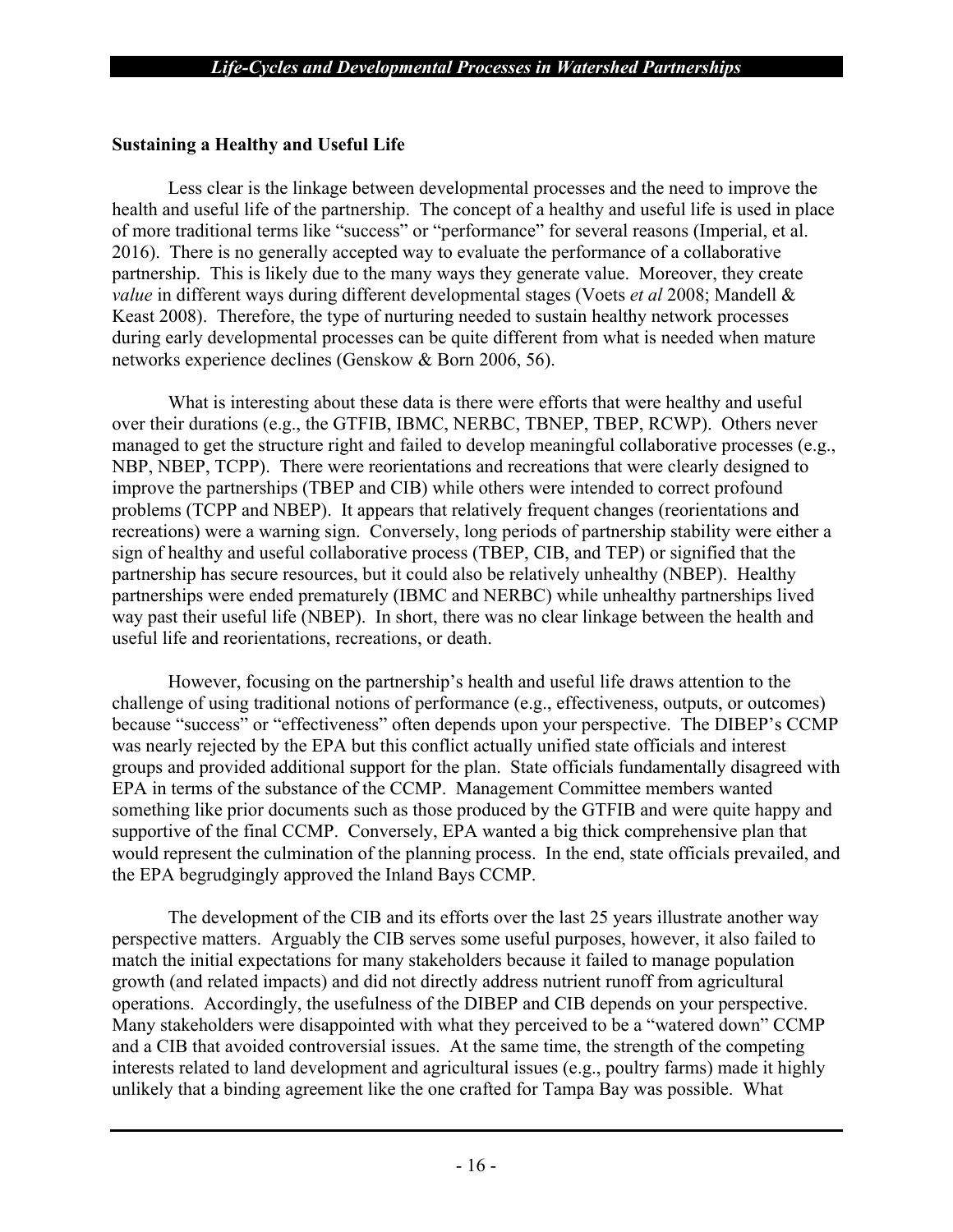emerged instead was a pragmatic approach that allowed members to work together to produce something of value that addresses shared problems in the watershed. In this case, the members of the partnership thought something (i.e., CIB) was better than nothing.

Tillamook Bay provides another example. Its CCMP emphasized a series of measurable targets to guide implementation and ensure they moved beyond "random acts of environmental kindness" by focusing on addressing watershed problems over a period of time (Imperial 2005b). With the failure of the TCPP and shift to the TEP, this focus and the corresponding targets were no longer the focal point of implementation. In a twist of irony, implementation now consists of those same "random acts of environmental kindness" that members tried to avoid when developing the CCMP. That said, the projects have some environmental benefits, even if there are not enough of them to make a major difference in larger watershed problems. While some may be disappointed and the original CCMP's priority targets were not achieved, that perspective ignores the reality that the TCPP failed because there was no dedicated source of funding that allowed local officials to make a sustained effort to address the problems using the targets it developed. Instead, participants essentially crafted a plan "B" and took a more pragmatic route by developing a partnership that could function given the resources and local context. Thus, the CIB and TEP arguably have had relatively healthy and useful lives even if they fell short of the original expectations.

## *Is it Possible to Avoid the Decline in the Health of a Collaborative Partnership?*

While these data do not allow for precise estimates of the shape of the curves depicted in Figure 4, the results are relatively consistent with the life-cycle hypothesis that at some point, even stable and healthy collaborations will incur some modest decline in their usefulness while others may fall into a slow steady period of decline. This finding was also supported by Ulibarri and her colleagues (2020). Decline was often reflected in reduced frequency of meetings, excessive turnover, reduced scope of activity, tempered ambitions, and narrowing of purposes over time. In extreme cases, the partnership experienced a period of slumber where little collaborative activity occurred (e.g., NBEP).

While the declines in Figure 2 are depicted as smooth lines, they are likely better illustrated as wavy lines due to bursts of health (or slumber) such that the health and usefulness of the partnership fluctuates even though the overall trend seems to slowly (or rapidly) decline. The wavy pattern in health and usefulness was evident to some degree in all four watersheds but these variations did not appear to be linked in any way to change processes. Rather, the pattern seems to correspond to changes in staff, differences in leadership, better or more secure funding, new or improved ways of delivering services, and natural turnover in the individuals representing the partner organizations. In other words, management of the collaborative partnership seems to matter. Partnerships need constant nurturing and support using the strategies noted in Table 5.

While additional research needs to be done to better test the hypothesis that collaborative governance is likely to experience some period of decline (Ulibarri, et al. 2020; Imperial, et al.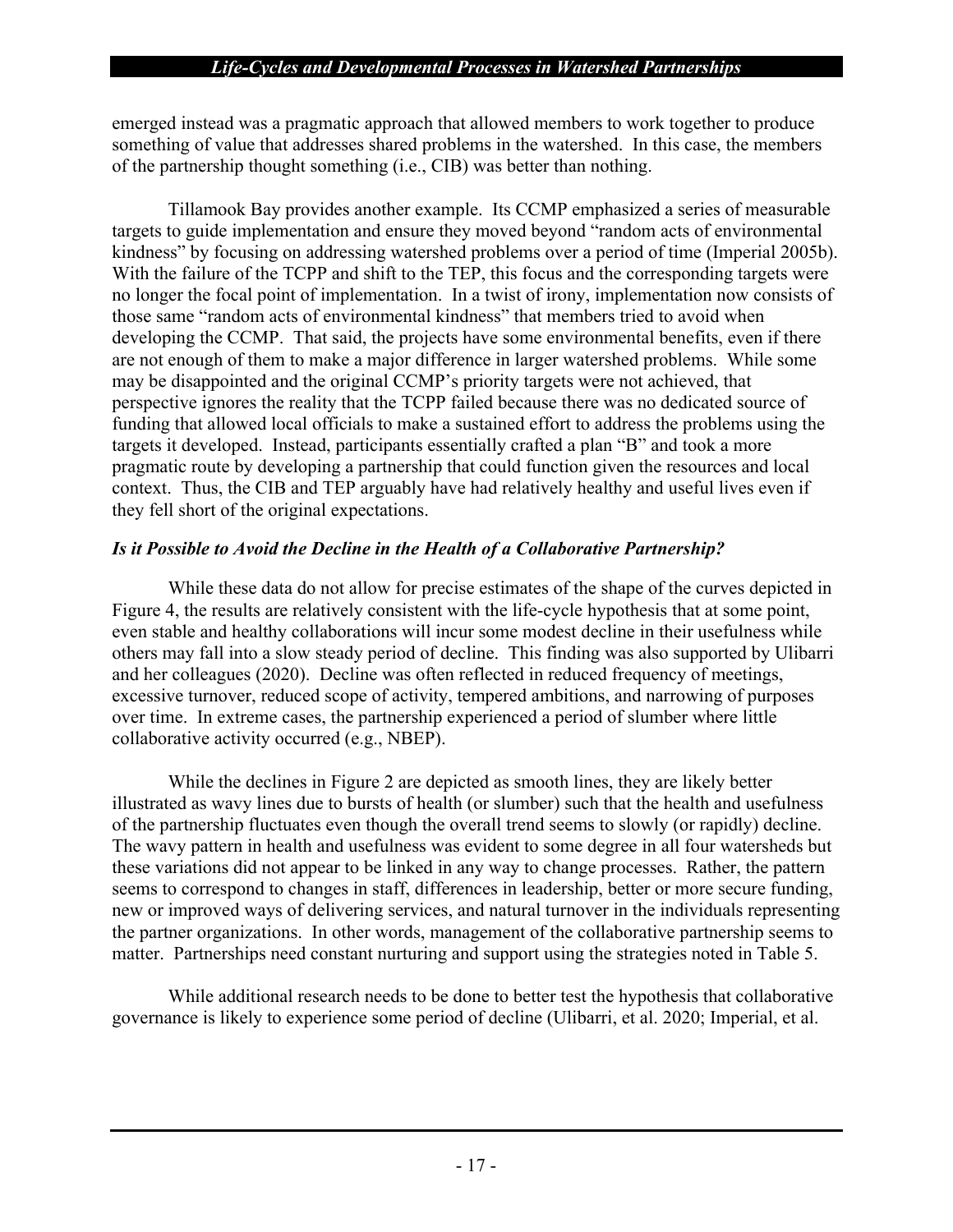|                                                                                                  | <b>Stages of Development</b>                                                                                                                                                                                                                                                                                                                                                                                                                                                                      |                                                                                                                                                                                                                                                                                                                                                                                                             |                                                                                                                                                                                                                                                                                                                                                   |                                                                                                                                                                                                                                                                                                                                                                                                                                        |  |  |
|--------------------------------------------------------------------------------------------------|---------------------------------------------------------------------------------------------------------------------------------------------------------------------------------------------------------------------------------------------------------------------------------------------------------------------------------------------------------------------------------------------------------------------------------------------------------------------------------------------------|-------------------------------------------------------------------------------------------------------------------------------------------------------------------------------------------------------------------------------------------------------------------------------------------------------------------------------------------------------------------------------------------------------------|---------------------------------------------------------------------------------------------------------------------------------------------------------------------------------------------------------------------------------------------------------------------------------------------------------------------------------------------------|----------------------------------------------------------------------------------------------------------------------------------------------------------------------------------------------------------------------------------------------------------------------------------------------------------------------------------------------------------------------------------------------------------------------------------------|--|--|
|                                                                                                  | <b>Activation</b>                                                                                                                                                                                                                                                                                                                                                                                                                                                                                 | Collectivity                                                                                                                                                                                                                                                                                                                                                                                                | <b>Institutionalization</b>                                                                                                                                                                                                                                                                                                                       | <b>Stability, Decline,</b><br>or Change                                                                                                                                                                                                                                                                                                                                                                                                |  |  |
| <b>Key Features</b><br>of Each Stage                                                             | • Membership is a bit<br>unstable<br>■ Focus is on figuring<br>out what the<br>partnership can do<br>· Differentiate roles of<br>the partnership from<br>that of its members                                                                                                                                                                                                                                                                                                                      | ■ High member<br>cohesion develops<br>· Partnership has a<br>distinct identity<br>• Focus of discussions<br>shifts from what to do<br>to how to do it                                                                                                                                                                                                                                                       | Stable membership,<br>processes, and<br>resources<br>$\blacksquare$ Process is not<br>dependent on<br>individuals<br>" Focus is on fine-tuning<br>processes                                                                                                                                                                                       | $\blacksquare$ Stability and<br>members resist<br>proposals for change<br>Resource streams are<br>relatively secure<br>• Few founding<br>members are still<br>involved                                                                                                                                                                                                                                                                 |  |  |
| <b>Stage-Specific</b><br><b>Symptoms of</b><br>Unhealthy<br><b>Collaborative</b><br>Partnerships | • Poor attendance at<br>meetings<br>Members do not seem<br>to do more than attend<br>the meetings<br>Difficulty finding a<br>focal problem to<br>motivate participation<br>A lot of overlap with<br>existing organizations<br>or partnerships                                                                                                                                                                                                                                                     | · Unstable membership<br>and decision processes<br>Meetings are filled<br>with conflict<br>Asymmetries of power<br>within the partnership<br>• Members unwilling to<br>invest much more than<br>their time at meetings<br>" Focus shifts to what to<br>do before relationship<br>building occurs                                                                                                            | Departures of key<br>individuals is viewed<br>as a crisis<br>· Unstable membership,<br>processes, or resource<br>streams<br>• Maintaining the<br>partnership becomes a<br>goal rather than<br>getting things done<br><b>Entrenchment stifles</b><br>partnership's capacity<br>to innovate or adapt                                                | • Departures of key<br>individuals is viewed<br>as a crisis<br>Resistance to change<br>when change is needed<br>Members exit or stop<br>committing resources<br>· Mission drift<br><b>Excessive member</b><br>turnover<br>A lot of social loafing<br>and free-riding<br>New problems<br>command members<br>attention                                                                                                                   |  |  |
| <b>Stage-Specific</b><br><b>Tactics Used</b><br>to Nurture<br>Collaborative<br>Partnerships      | ■ Focus on attracting the<br>right members and<br>their leaders<br>Give thought to what<br>members to include<br>and when to<br>incorporate them into<br>the partnership<br>· Be deliberative and<br>plan the partnership's<br>development<br>• Small group of<br>collaborative leaders<br>are needed to<br>"champion" the<br>partnership's<br>development<br>Allow network's<br>collaborative culture<br>to develop organically;<br>expect and protect the<br>time it takes for this to<br>occur | • Facilitate and nurture<br>member interactions<br>Create space for dialog<br>• Take time needed to<br>build relationships and<br>a stable process<br><b>Ensure members</b><br>participate as equals<br>within network<br>processes<br>Clear rules regarding<br>membership and<br>processes<br>• Leadership is<br>distributed among<br>many members<br>• Members share credit<br>and avoid placing<br>blame | Rules structuring<br>network processes are<br>clearly described (e.g.,<br>websites, documents,<br>by-laws)<br>New members are<br>quickly socialized to<br>new rules<br>• Develop new<br>processes to<br>streamline decision<br>making<br>Leadership is<br>distributed among<br>many members<br>Members share credit<br>and avoid placing<br>blame | Do not ignore signs of<br>prolonged decline<br>· Periodic efforts to<br>focus or refocus on<br>mission<br>· Disband, re-orient, or<br>re-create if a better use<br>of partners resources<br>Small group of<br>collaborative leaders<br>are needed to<br>"champion" re-<br>orientations<br>• Leaders able to seek<br>external input to<br>evaluate partnership's<br>effectiveness<br>Members share credit<br>and avoid placing<br>blame |  |  |

# **Table 5: Ways to Sustain Healthy Collaborative Partnerships**

**Modified from:** Imperial, et al. 2016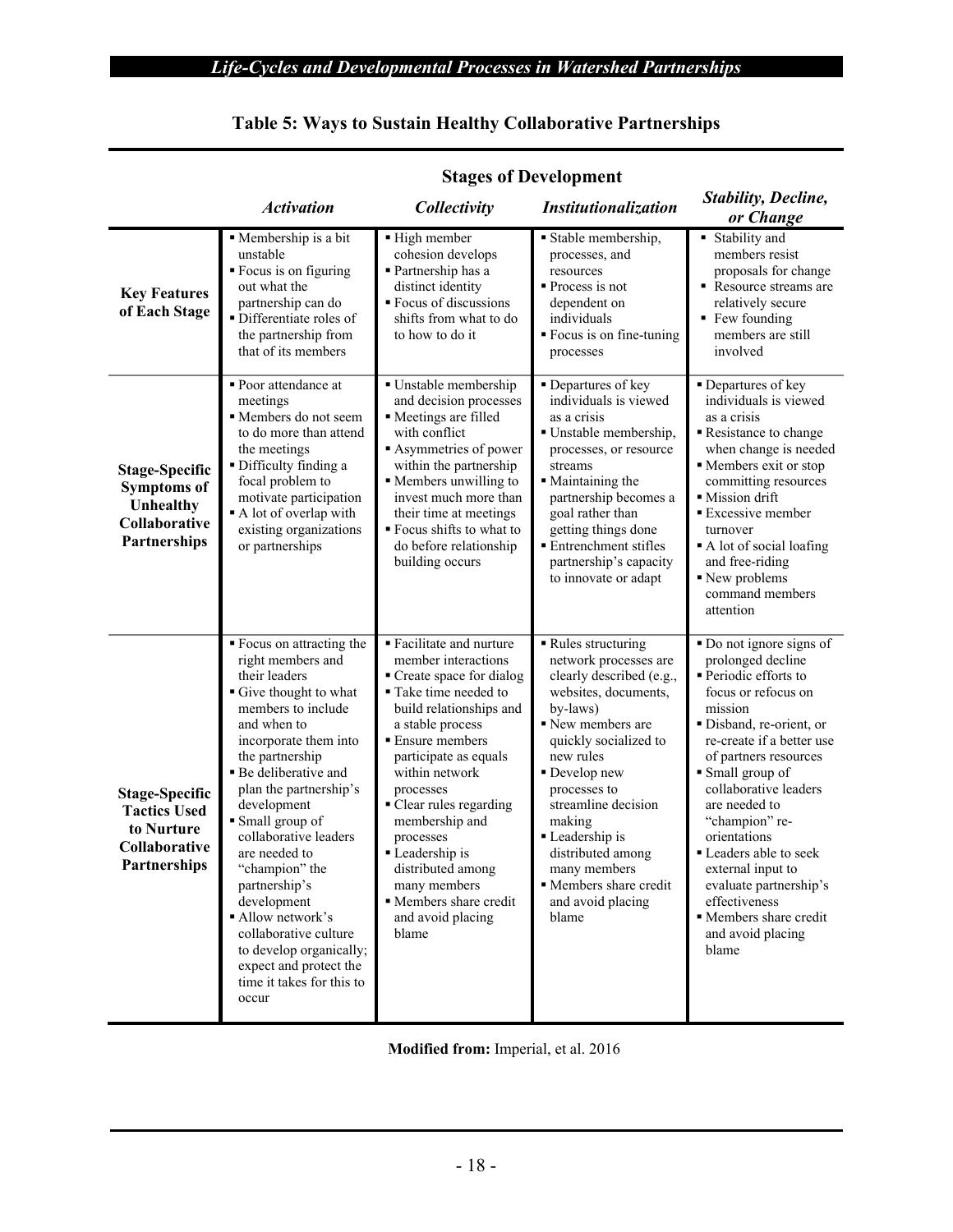2016; Mandell and Keast 2008; Sydow 2004), these findings and prior research provide some explanation to support this hypothesis. Members experience "burnout" because the energy and commitment they put into their roles in the partnership cannot be sustained indefinitely (Huxham and Vangen 2000, 1161). Members and support staff move jobs, get promotions, and retire and that can disrupt processes. Once stability is achieved, members often feel it is safe to "pass the baton" and let others represent their organization. This pattern was observed across many of the collaborative partnerships. New members soon begin to dominate network membership and their level of personal commitment and priorities may be quite different than the founders. Mission drift can occur due to incremental shifts in programmatic focus as members chase scarce resources or funders change priorities (Auer *et al*. 2011). While the CIB and TEP have arguably experienced this mission drift, drifting provides resources needed for survival.

Other declines are due to group dynamics. The challenge Narragansett Bay had during the NBP and NBEP was that their group dynamics have mostly been dysfunctional, and this contributed to the rapid decline in health and usefulness regardless of the partnership's structure. After the excitement and challenge of initial formation wears off, the likelihood of "social loafing" increases (Wageman 1999; Williams *et al*. 1981). Others may "free ride" by reaping the benefits of membership while decreasing their participation and commitments. While it is unclear from these data the extent to which this occurred, one of the main reasons the TBEP invested considerable time in negotiating the interlocal agreement and its binding commitments was to explicitly prevent "free-riding" and "social loafing behavior.

Some of the waviness also appears linked to factors such as changes in funding availability and other macro-economic forces (e.g., the great recession). Problems that once motivated network participation get displaced as new issues command the attention of members. In short, members increasingly view the partnership's useful life in terms of the opportunity costs of their continued participation (Mandell and Keast 2008, 726). As a result, members may seek opportunities to achieve a greater return on their investments by deploying their resources elsewhere, perhaps in another partnership to address other watershed problems. Accordingly, some of bursts of activity and periods of quick decline seem to reflect response to natural fluctuations in the partnership's external environment that create strategic opportunities and challenges in terms of finding funding to support their activities.

It is also obvious that external actors can keep collaborative processes alive by providing necessary resources, regardless of the partnership's actual health and usefulness. In other words, you can clearly "buy" collaborative partnerships, but it does not mean that the money is well spent. When comparing the CIB, NBEP, TBEP, and TEP it is important to recognize that all still receive considerable financial resources from the EPA and their state counterparts due to their participation in the National Estuary Program (NEP). What would happen if this funding was terminated? It is highly likely that the NBEP would cease to exist. Despite repeated attempts to reorient and recreate itself, it remains relatively unhealthy and fails to provide much in the way of public value. At the other end of the spectrum is the TBEP. It would exist without EPA funding and was built to have a sustaining source of local funding built into interlocal agreement. In fact, only about 25% of its funding comes from federal sources and it maintains a very healthy fund balance. It is less clear what would happen with the CIB and TEP. The CIB recently developed a finance plan that is oriented towards trying to ensure its sustainability and its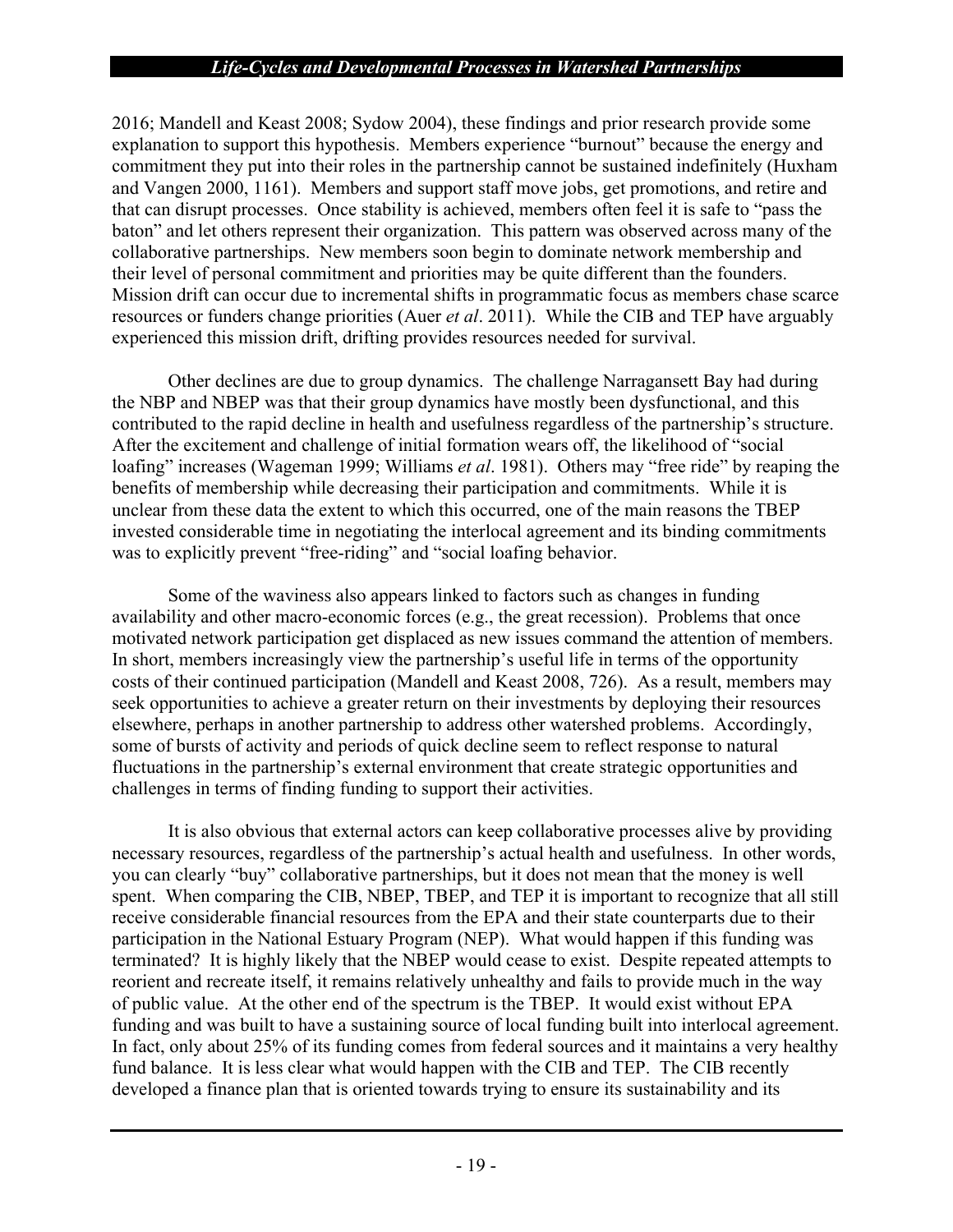funding sources are better diversified than the TEP. The TEP situation is much more tenuous and heavily reliant on federal funding. Accordingly, the CIB would be in a much better position to survive this funding loss. Thus, EPA maintains a critical role in sustaining the survival of two of the four collaborative partnerships. However, if EPA let them die it might be possible that new partnerships emerged in this collaborative space that were more productive.

#### **Discussion**

The results demonstrate that change occurs and is self-initiated or externally driven. However, there is no guarantee that the reoriented or recreated partnerships produce better results as evidenced by the experiences in Narragansett Bay and Tillamook Bay. Instead, these data provide modest support for notion that recreations are risky because they rob the partnership of its history and reset the "liability of newness" clock back to zero (Amburgey et al., 1999, 53; Singh et al., 1986, 589; Hannan & Freeman 1984, 160; Stinchombe 1965). Other empirical studies provide relatively consistent support for this basic proposition in organizational (e.g., Amburgey et al. 1993; Bruderl & Schussler 1990; Gray & Ariss 1985; Singh et al., 1986; Freeman et al., 1983) and network settings (Koka et al., 2006; Burt 2002). The lesson is clear. Change is risky but sometimes necessary. It also requires a significant investment in time and resources to revisit developmental challenges.

Deciding when to end a collaborative partnership is also a difficult, but often necessary choice, regardless of whether it is self-initiated or externally driven. Some healthy partnerships end prematurely while unhealthy partnerships endure long after their useful life ended. Unfortunately, this question remains largely unexplored by researchers. Further complicating matters is that while reorientations are typically viewed in positive terms, participants and external actors often view recreations (e.g., shift from the NBP to NBEP, shift from TCPP to TEP) in negative terms as failures. The positive view of reorientations likely stems from the fact that they are relatively minor changes designed to produce positive improvements with lower perceived costs. Conversely, recreations involve the untimely termination and replacement of valued partnerships while others viewed termination as a "stigma" of failure.

Avoiding recreations due to a "stigma" of failure is particularly problematic. It prevents the partnership's resources from being allocated to more productive purposes. It also keeps new partnerships from emerging in the collaborative space. However, when properly timed or planned, these data suggest that death can be quite constructive. Perhaps the best example are the various task forces or study commissions that focused on using a collaborative process to produce a report that elevated attention to watershed problems and provided recommendations to address them. While they varied in terms of their usefulness (e.g., impact), there was often little reason for them to continue once their mission was complete. Other deaths were less constructive. While the DIBEP provided a great opportunity to address watershed problem, its creation led to the demise of the IBMC, which was quite healthy and productive. It is interesting to ponder what would have happened if the resources provided by EPA in the Inland Bays had been allocated to the IBMC to continue its work rather than start the DIBEP.

Another interesting implication for theory development is that there were few purely selfinitiated collaborative processes that were not subject to internally or externally imposed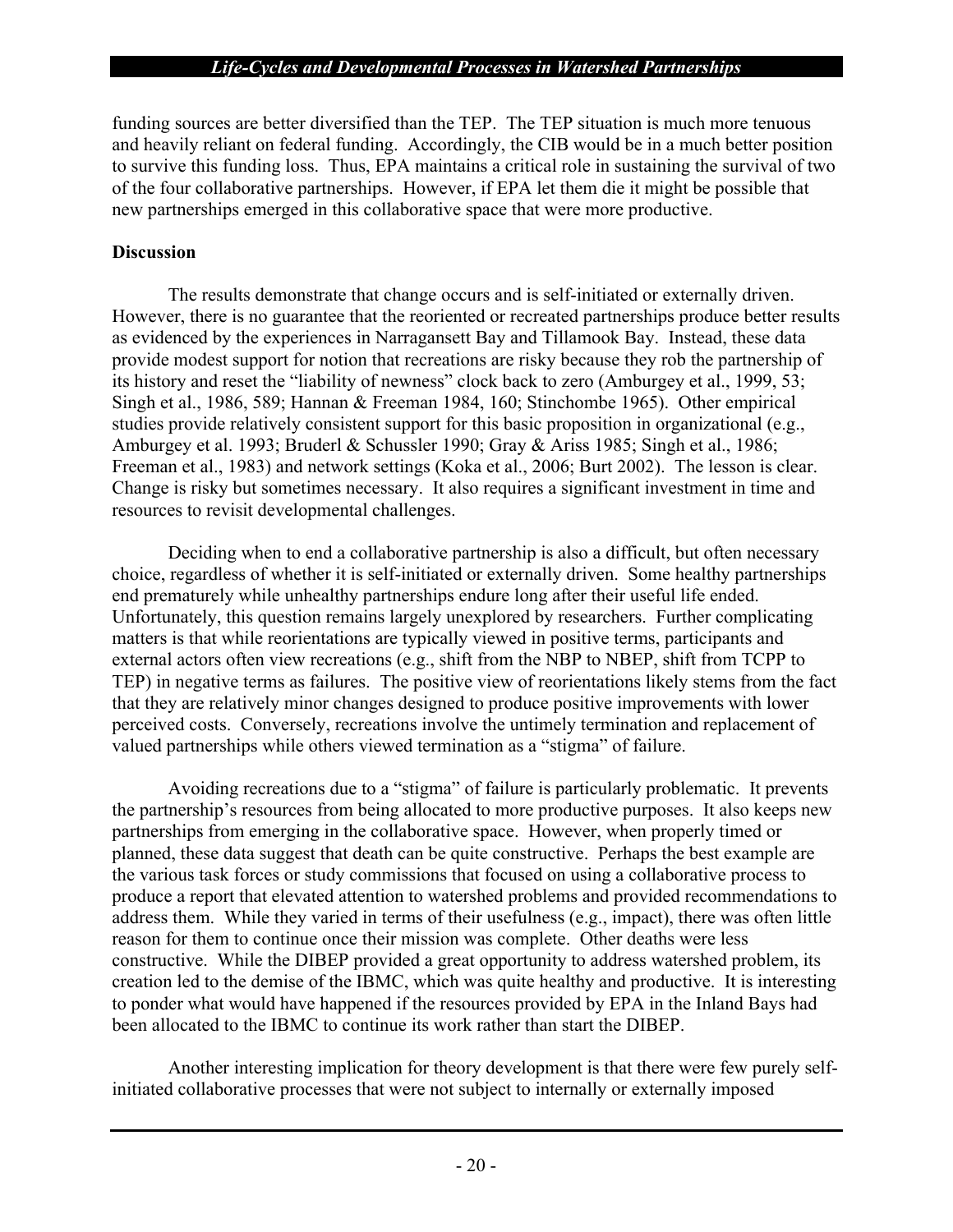constraints. Members of a partnership are often subject to rules that constrain what they can and cannot do, which in turn influences what the collaborative watershed partnership can accomplish. Collaborations also emerge because individual members lack critical resources needed to address watershed problems. As a result, they are dependent on funding from other sources such as government, the private sector, or even a foundation. However, funders can impose constraints on what can or cannot be done with these resources or can control how work gets done. The consequence is that external actors may deliberately or inadvertently establish mandates (e.g., legislation, executive order) or incentives (e.g., NEP planning grants) that shape the partnership's structure.

## *Lessons for Using Collaborative Governance as a Policy Tool*

The findings also demonstrate that collaborative governance has long been used as a policy tool to develop and implement public policy (Imperial 2021; Scott & Thomas 2017; Imperial, et al. 2017). The externally driven experiences provide lessons for using this metagovernance strategy. Externally initiated partnerships work best when they are strategic, focused, and have a clear task or mission that is in alignment with the local context. One of the problems with the National Estuary Program (NEP) is it required a final plan that was truly "comprehensive" instead of letting participants develop "strategic" plans built around a set of shared goals or objectives to stimulate action. Externally driven partnerships also work best when there is a lot of flexibility to create a structure that is aligned with the local context. The EPA required consensus and a collaborative process with lots of involvement with decision making typically driven by larger management committees comprised of agency and stakeholder representatives. This combination of rules worked in Tillamook Bay but fostered a highly dysfunctional process in Narragansett Bay. In the Inland Bays, reaching "consensus" involved negotiating to the lowest common denominator as it was harder to reach agreement on some issues. Tampa Bay, which was arguably the most healthy and productive of the four NEPs, instead opted for a much more highly engaged policy committee that placed primary decisionmaking authority initially in the hands of 6 local governments and 3 agencies so that they could negotiate clear goals and targets. However, this process was less inclusive.

Another lesson is the problematic nature of imposing standardized rules or partnership structure because participants need flexibility to craft a partnership structure that "fits" the local context. Each watershed has a history that generated expectations among members in terms of how to solve collective problems. Tampa Bay approached the NEP as it had other regional issues. However, the NEP was a very different approach to problem solving in the Inland Bays and Tillamook Bay. Interestingly, when their plans were completed both watersheds returned to structures and processes that resembled earlier partnerships. Conversely, there appears to be a mismatch of scale in Narragansett Bay. There is a much richer history of collaborative governance efforts than is depicted in Table 3. However, most are targeted at sub-basins within the watershed with focal problems that motivate state and local participation in collaborative problem-solving (Imperial, et al. 2017). The larger watershed simply lacks that central organizing issue or problem to capture attention.

Another lesson is that externally driven partnerships need clear expectations to drive partnership creation, so it is clear what they are expected to produce. One of the interesting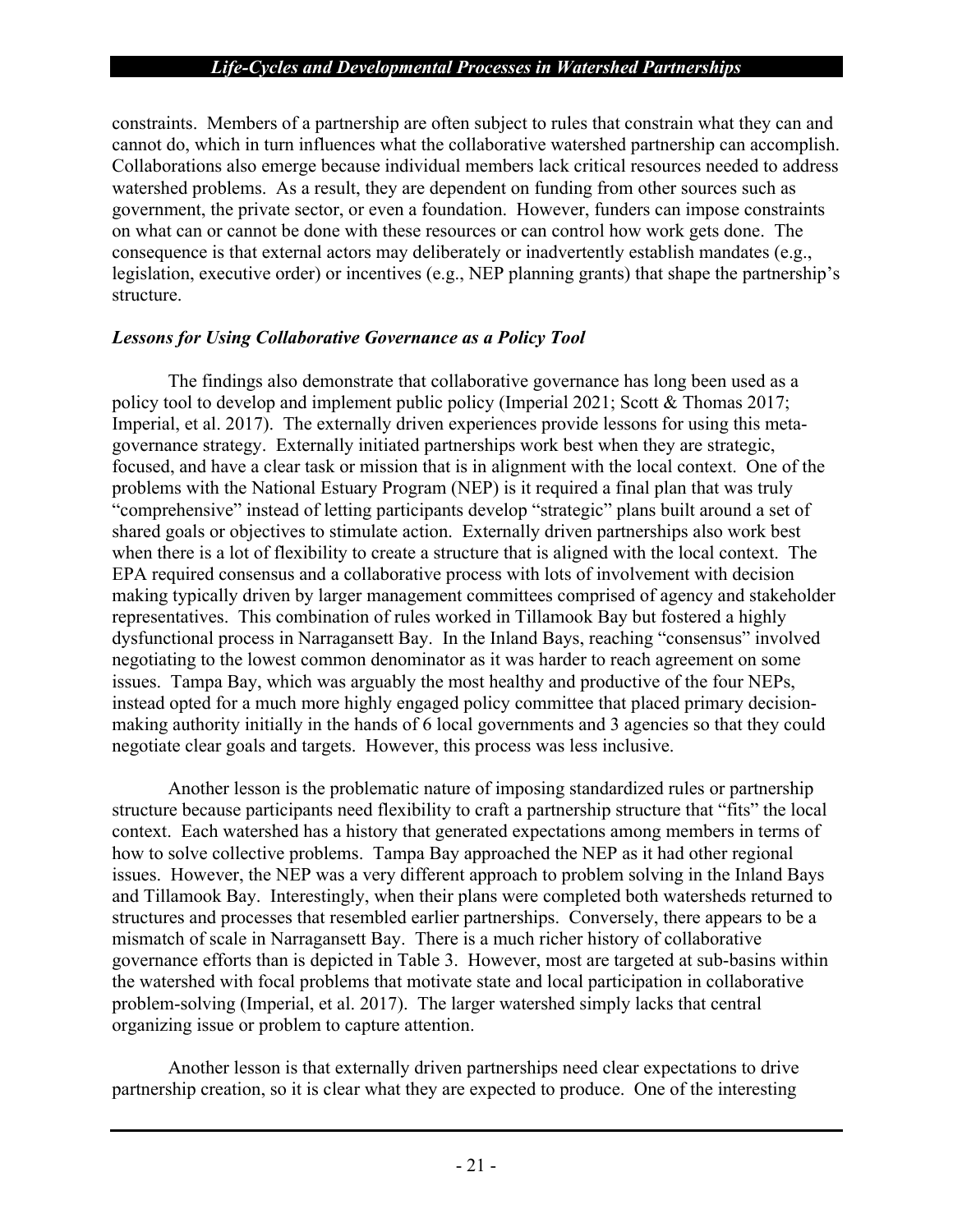things the Governor of Delaware did was to use an executive order to establish the GTFIB with a clear mission – produce a report with recommendations, and rather quickly. The Governor then established the IBMC to oversee implementation for a designated period (i.e., 5 years) with the promise of some financial support. The predictability of funding and a designated timeframe for action was a useful strategy because participants had clear expectations in terms of the time and resource commitments as well as some urgency to address the 41 recommendations in the GTFIB report. Contrast that strategy with the NEP where it wanted a large expansive CCMP but had no real expectations or timeframes for implementation and then EPA proceeded funding the implementation of outdated plans for a decade or more.

The Section 208 program provides another cautionary tale. This CWA requirement stimulated countless collaborative planning processes around the country. Some Section 208 plans developed truly innovative ideas and recommendations including Narragansett Bay's (Imperial, et al. 2017). However, implementation efforts withered because the efforts were poorly funded by the EPA and Congress, which led to their termination in 1981. The lesson is clear. You can use a mandate or incentivize the planting of hundreds of new gardens. But why do that when at some point you plan to turn the water off and let everything that started growing wither and die. That is not an effective way to nurture and sustain healthy collaborative partnerships. A much more effective strategy is to encourage the planting of gardens that can sustain themselves over time by finding a new water source.

## **Conclusion**

When viewed over decades, it is easy to appreciate the dynamic nature of collaboration and how partnerships evolve and change, only to occasionally die and be replaced by new efforts to address watershed problems. Partnerships expand or contract membership, change geographic focus, rebrand, and modify missions and strategic purposes. The health and usefulness of the partnerships also varies over time. Some experience rapid decline while others remain relatively healthy and useful for long periods. Partnerships experience occasional bursts of activity or go through periods of slumber.

The focus on the health and usefulness of a partnership is important because it draws attention to the functional and strategic nature of collaborative governance. Collaborative partnerships emerge to fulfill some purpose that cannot be achieved by actors working alone (Imperial, et al. 2018). While collaborative processes are best left to develop at their own pace, they should also die when their useful life has passed to free up scarce resources and put them to more productive purposes (Imperial et al. 2016). The paper provides several examples where partnerships were disbanded after their useful life ended. When the useful life of the collaborative process declines, it is time to disband, reorient, or recreate the network to allow network resources to be redeployed in new ways. Unfortunately, many participants appear reluctant to think in those terms. Instead, they escalate their commitment to prolong a collaborative process whose useful lives are marked by prolonged decline.

It is also clear that developmental dynamics create a paradoxical tension in collaborative partnerships (Ospina & Saz-Carranza 2010; Imperial 2005b). The need for flexible and innovative approaches to watershed problem solving often drives partnership creation whether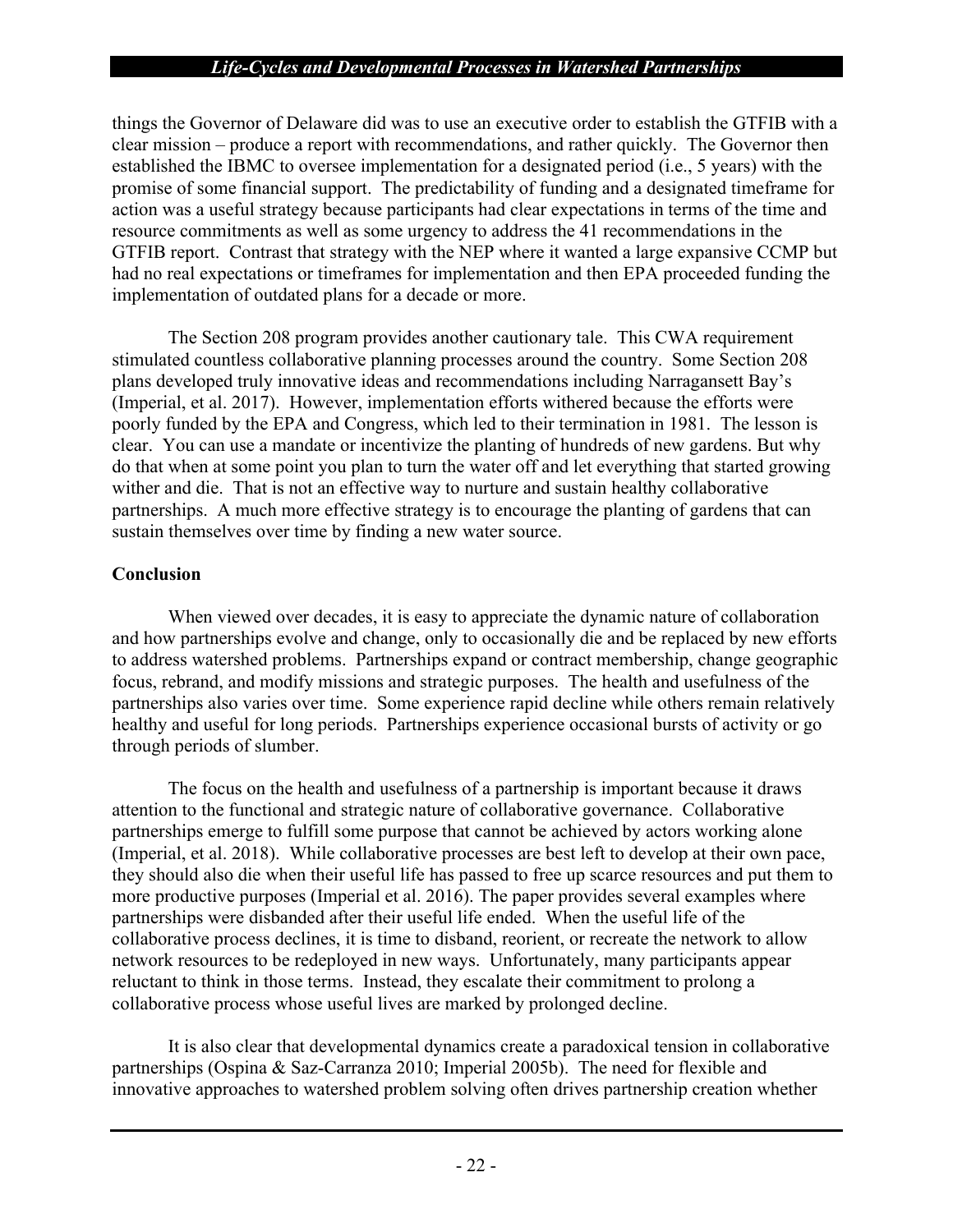the efforts are self-initiated or externally driven (Imperial 1999a). Conversely, the spontaneous order that emerges from the partnership's structure allows members to deploy resources in a coordinated fashion to achieve results that cannot be achieved by working alone or at the direction of central hierarchical planning authority (Hayek 1945). However, achieving order requires partnerships to develop relatively stable structures that resist change (Kim et al., 2006, 705; Hannan & Freeman 1984, 149). Indeed, there are several examples of relatively stable partnerships that endured for relatively long periods. Some were relatively healthy (e.g., CIB, TBEP, TEP) while others were unhealthy (e.g., NBEP). Both the theory and practice of collaboration need to better understand this tension between stability and the need for change.

Developmental dynamics are likely one reason why scholars continue to argue that collaboration theory generally lags behind practice (Prentice, et al. 2019; Bryson, et al. 2016; McGuire 2002). Indeed, any comprehensive theory of collaborative governance will have to account for developmental dynamics. Our hope is that understanding the developmental dynamics of collaborative partnerships will lead to better guidance in terms of when reorientations, recreations, or terminations of collaborative partnerships should occur. Scholars also need to provide better guidance in terms of the strategies that can be used in different developmental stages to improve the healthy and useful life of collaborative partnerships.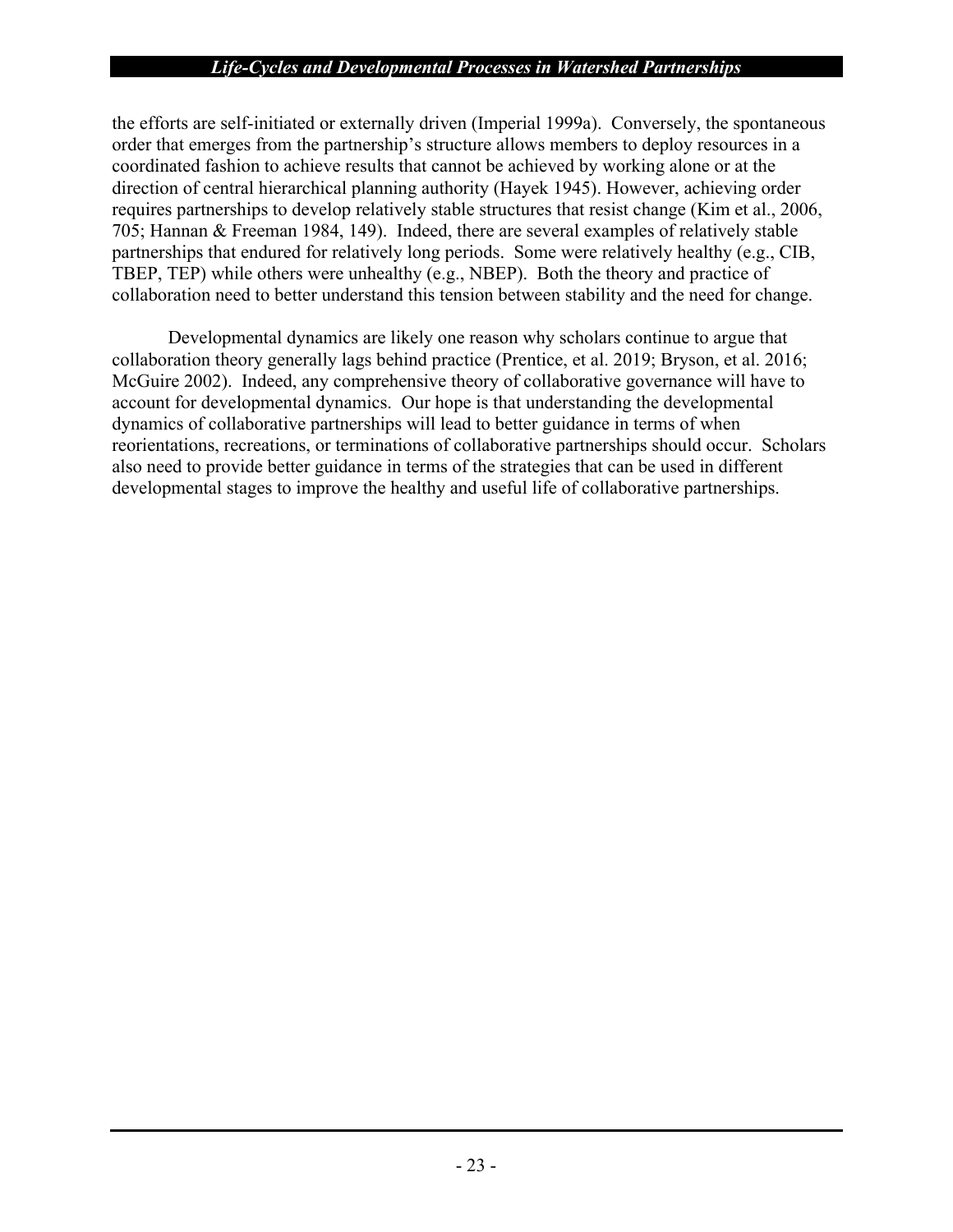#### **References**

- Agranoff, R. & Radin, B. A. 1991. The comparative case study approach in public administration. In *Research in Public Administration* (pp. 203 – 231). JAI Press.
- Aldrich, H. & Whetten, D. A. 1981. Organization-sets, action sets, and networks: Making the most of simplicity. in P. C. Nystrom & W. Starbuck (eds.), *Volume 1: Adapting Organizations to their Environments*. New York, NY: Oxford University Press, 385 – 408.
- Alexander, E. R. 1995. *How organizations act together: Interorganizational coordination in theory and practice*. Gordon and Breach Publishers.
- Amburgey, T. L., Kelly, D., & Barnett, W. P. 1993. Resetting the clock: The dynamics of organizational change and failure, *Administrative Science Quarterly*, 38 (March), pp. 51 – 73.
- Ansell, C and Gash, A. 2007. Collaborative governance in theory and practice, *J of Public Admin Res and Theory* 18:543-71.
- Auer, J, Twombly, E and DeVita, C. 2011. Social service agencies and program change: Implications for theory and practice. *Public Perform and Manag Rev* 34(3): 378 - 396
- Bardach, E. 1998. *Getting agencies to work together: The practice and theory of managerial craftmanship*. Washington, DC: Brookings Institution Press.
- Bressers, H., O'Toole, L. J., Jr. & Richardson, J. 1995. Networks as models of analysis: Water policy in comparative perspective. In H. Bressers, L. J. O'Toole, Jr. and J. Richardson (eds.), *Networks for water policy: A comparative perspective* (pp. 1 – 23). London, England: Frank Cass & Co.
- Bruderl, J. & Schussler, R. 1990. Organizational mortality: The liabilities of newness and adolescence. *Administrative Science Quarterly* 35 (September): 530 – 547.
- Bryson, J. M., Crosby, B. C., & Stone, M. M. 2006. The design and implementation of cross-sector collaborations: Propositions from the literature. *Public Administration Review*, 66, 44-55.
- Burt, R.S. (1992) *Structural Holes: The Social Structure of Competition*. Cambridge, MA: Harvard University Press
- Cameron, Kim S. & Whetten, David A. 1981. Perceptions of organizational effectiveness over organizational life cycles. *Administrative Science Quarterly* 26: 525 – 544.
- Cameron, Kim S. & Whetten, David A. 1983. Models of the organizational life cycle: Applications to higher education. *Review of Higher Education* 6 (no. 4): 269 – 299.
- Dwyer, FR, Schurr, PH and Oh, S. 1987. Developing Buyer-seller Relationships. *The J of Mark* 51(2): 11–27.
- Forsyth, D. 1999. *Group Dynamics*. Belmont, CA: Wadsworth Publishing Company
- Frederickson, HG. 1996. *The spirit of public administration*. San Francisco, CA: Jossey-Bass.
- Freeman, J, Carrol, GR, and Hannan, MT. 1983. The Liability of Newness: Age Dependence in Organizational Death Rates. *Am Sociol Rev* 48(October): 692-710.
- Genskow, K. D. & Born, S. M. 2006. Organizational dynamics of watershed partnerships: A key to integrated water resources management, *Journal of Contemporary Water Research & Education*, Issue 135 (December), pp.  $56 - 64.$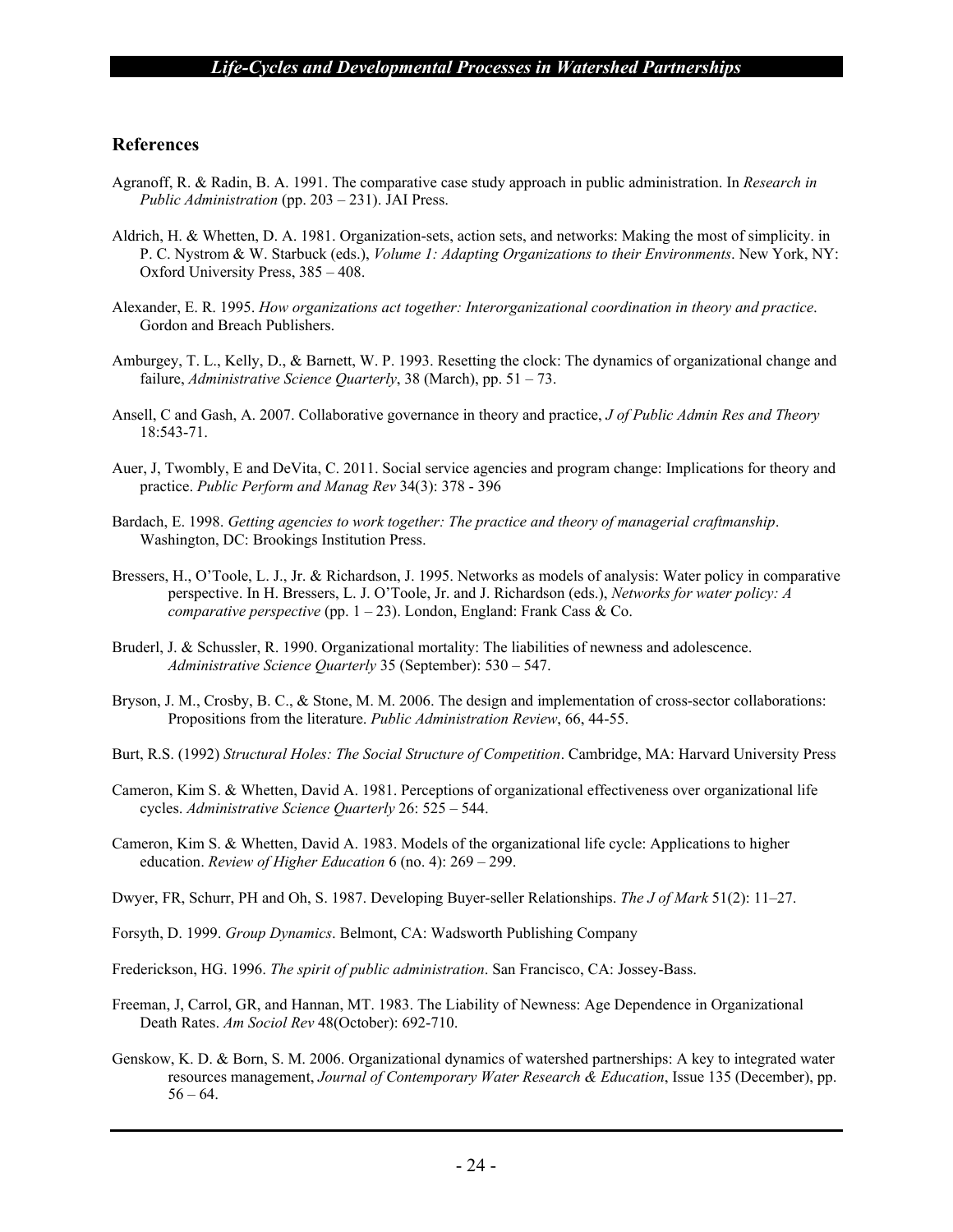- Gerlak, A. K. & Heikkila, T. 2007. Collaboration and institutional endurance in U.S. water policy, *PS: Political Science and Politics*, 40 (no.1, Jan): 55 – 60.
- Gerlak, A. K. & Heikkila, T. 2006. Comparing collaborative mechanisms in large-scale ecosystem governance, *Natural Resources Journal*, 46 (summer), pp. 657 – 707.
- Glaser, B. G. & Strauss, A. L. 1967. *The discovery of grounded theory: Strategies for qualitative research*. New York, NY: Aldine.
- Gray, Barbara & Ariss, Sonny S. (1985) Politics and strategic change across organizational life cycles. *Academy of Management Review* 10 (no. 4): 707-723.
- Habron, G. 2003. Role of adaptive management for watershed councils, *Environmental Management*, 31 (no. 1), pp.  $29 - 41.$
- Hanks, Steven H., Watson, Collin J., Jansen, Erik, & Chandler, Gaylen N. 1993. Tightening the life-cycle construct: A taxonomic study of growth stage configurations in high-technology organizations. *Entrepreneurship Theory and Practice***?** (Winter): 5 – 28.
- Hannan, M. T. & Freeman, J. 1984. Structural inertia and organizational change, *American Sociological Review*, 49 (April), pp. 149 – 164.
- Hayek, F. A. 1945. The use knowledge in society, *The American Economic Review*, 35 (No. 4, Sept), pp. 519 530.
- Head, BW. 2008. Assessing network-based collaborations: Effectiveness for whom? *Public Manag Rev* 10(6): 733 749.
- Heikkila, T. & Gerlak, A. K. 2016. Investigating collaborative processes over time: A 10-year study of the South Florida Ecosystem Restoration Task Force, *American Review of Public Administration*, 46 (no. 2), pp. 180 – 200.
- Heikkila, T. & Gerlak, A. K. 2005. The formation of large-scale collaborative resource management institutions: Clarifying the roles of stakeholders, science, and institutions, *The Policy Studies Journal*, 33 (no. 4), pp. 583 – 612.
- Huxham, C & Vangen, S. 2000. Leadership in the shaping and implementation of collaboration agendas: How things happen in a (not quite) joined up world. *The Academy of Manag J* 43(6, Dec): 1159-1175.
- Huxham, C. 2003. Theorizing collaboration practice. *Public Manag Rev* 5 (Issue 3): 401-423.
- Imperial, Mark T. 2021. Implementation Structures: The Use of Top-Down and Bottom-Up Approaches to Policy Implementation. In *Oxford Research Encyclopedia of Politics*. Oxford University Press. June 28, 2021. https://doi.org/10.1093/acrefore/9780190228637.013.1750
- Imperial, M. T. 2005a. Using collaboration as a governance strategy: Lessons from six watershed management programs, *Administration and Society*, 37 (3), pp. 281 – 320.
- Imperial, M. T. 2005b. Collaboration and performance measurement: Lessons from three watershed governance efforts, In J. M. Kamensky & A. Morales (eds) *Managing for Results 2005*, pp. 379 – 424 (Lanham, MD: Rowman & Littlefield Publishers, Inc).
- Imperial, M. T. 1999. Analyzing institutional arrangements for ecosystem-based management: The institutional analysis and development framework, *Environmental Management*, 24 (4), pp. 449 – 465.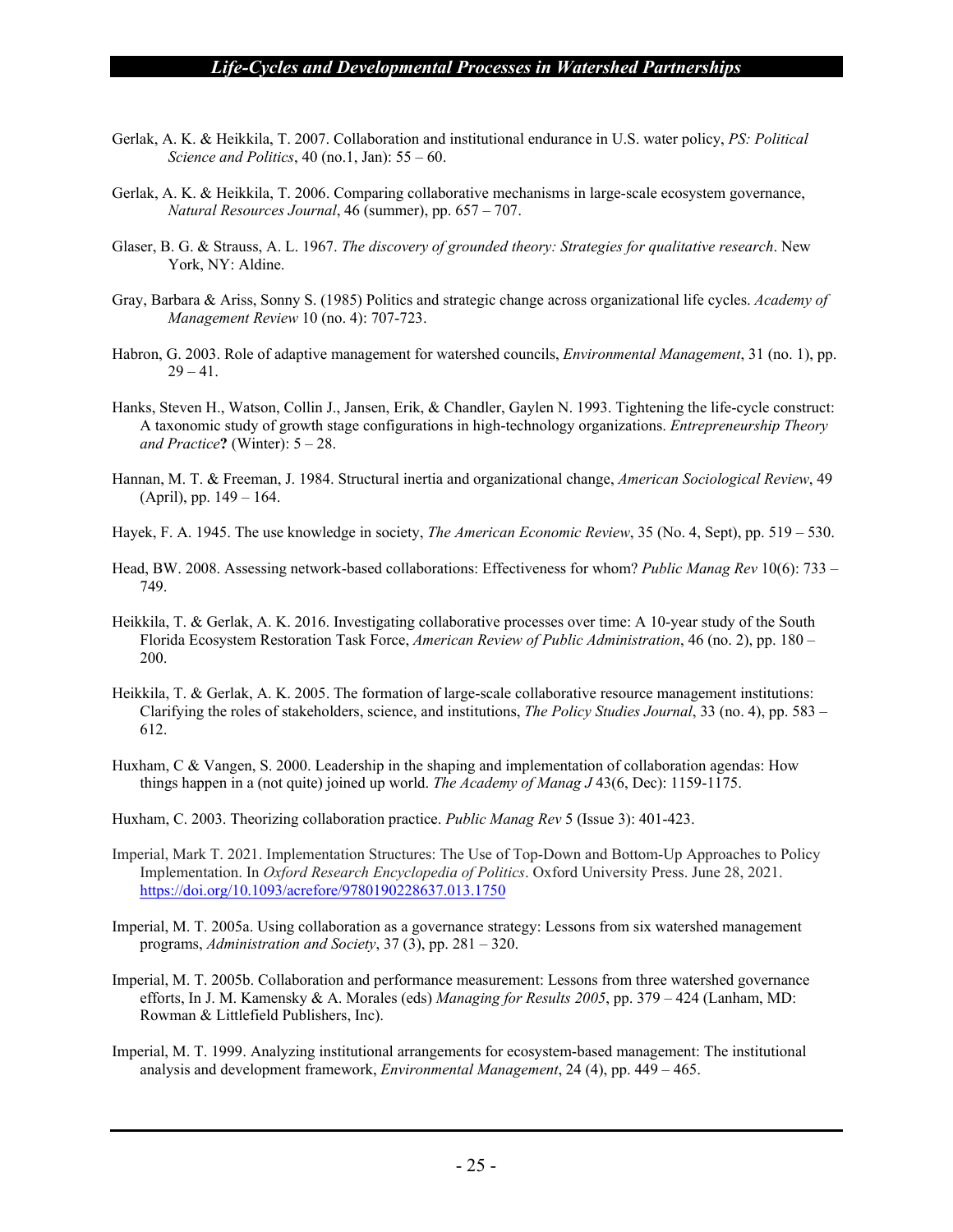- Imperial, M. T. & Hennessey, T. 2000. Environmental governance in watersheds: The importance of collaboration to institutional performance. in *environment.gov: Transforming Environmental Protection for the 21st Century. Research Papers 7 – 10 Volume II*, pp. 8.1 – 8.196 (Washington, DC: National Academy of Public Administration. October 2000).
- Imperial, Mark T., Erik Johnston, Kirsten Leong, Melinda Pruett-Jones, and Jennifer Thomsen. 2016. "Sustaining the Useful Life of Network Governance: Life-Cycles and Developmental Challenges" *Frontiers in Ecology and the Environment* 14 (Issue Supplement 3, April): 134 -144.
- Imperial, M.T. & Kauneckis, D. 2003. Moving from conflict to collaboration: Lessons from the Lake Tahoe Experience, *Natural Resources Journal*, 43 (4), pp. 1009 – 1055.
- Imperial, Mark T., Robadue, Donald D., Jr., Timothy Hennessey 2017. *Retrospective Governance Analysis for Narragansett Bay Watershed and Airshed Project: Analysis of Governance Response to Ecosystem Change in the Narragansett Bay Watershed*. Warren, RI: Lighthouse Consulting Group. February 2017.
- Imperial, M. T., Prentice, C. R., & Brudney, J. L. 2018. Collaboration and the environment. In A. Farazmand (Ed.) *Global encyclopedia of public administration, public policy, and governance*. Cham, Switzerland: Springer.
- Jap, SD and Anderson, E. 2007. Testing a life-cycle theory of cooperative interorganizational relationships: movement across stages and performance. *Manag Sci* 53(2, February): 260–275.
- Johnston, EW, Hicks, D, Nan, N, and Auer, J. 2010. Managing the inclusion process in collaborative governance. *J of Public Admin Res and Theory* 21: 699-721.
- Kapucu, N, Augustin, M. E., & Garayev, V. 2009. Interstate partnerships in emergency management: Emergency management assistance compact in response to catastrophic disasters, *Public Administration Review*, ?? (Mar/April), pp. 297 – 309.
- Katz, J and Gartner, WB. 1988. Properties of emerging organizations. *Acad of Manag Rev* 13(3): 429 441.
- Keast, R, Brown, K, & Mandell, MP. 2007. Getting the right mix: Unpacking integration meanings and strategies, *International Public Management Journal* 10 (no. 1), pp. 9 – 33.
- Keast, R, Mandell, MP, Brown, K, & Woolcock, G. 2004. Network Structures: Working Differently and Changing Expectations. *Public Admin Rev* 64(3): 363-71.
- Kim, Tai-Young, Oh, H. & Swaminathan, A. 2006. Framing interorganizational network change: A network inertia perspective, *Academy of Management Review*, 31 (no. 3), pp. 704 – 720.
- Kimberly, John R. 1980. The organizational life cycle: Constructive concept or misguided metaphor?" in R. R. Kimberly and R. H. Miles (eds.) *The Organizational Life Cycle*. San Francisco, CA: Jossey-Bass. Pp. 1 – 17.
- Koka, B. R., R. Madhavan, & J. E. Prescott. 2006. The evolution of interfirm networks: environmental effects on patterns of network change. *Academy of Management Review* 31 (no. 3): 721 – 737.
- Leana, C. R. & Van Buren, H. J., III 1999. Organizational social capital and employment practices, *Academy of Management Review*, 24 (3), pp. 538 – 555.
- Mandell, MP and Keast, R. 2008. Evaluating the effectiveness of interorganizational relations through network: developing a framework for revised performance measures. *Public Manag Rev* 10(6): 715-731.
- Mandell, MP and Steelman, TA. 2003. Understanding what can be accomplished through interorganizational innovations: the importance of typologies, context, and management strategies. *Public Manag Rev* 5(Issue 2): 197-224.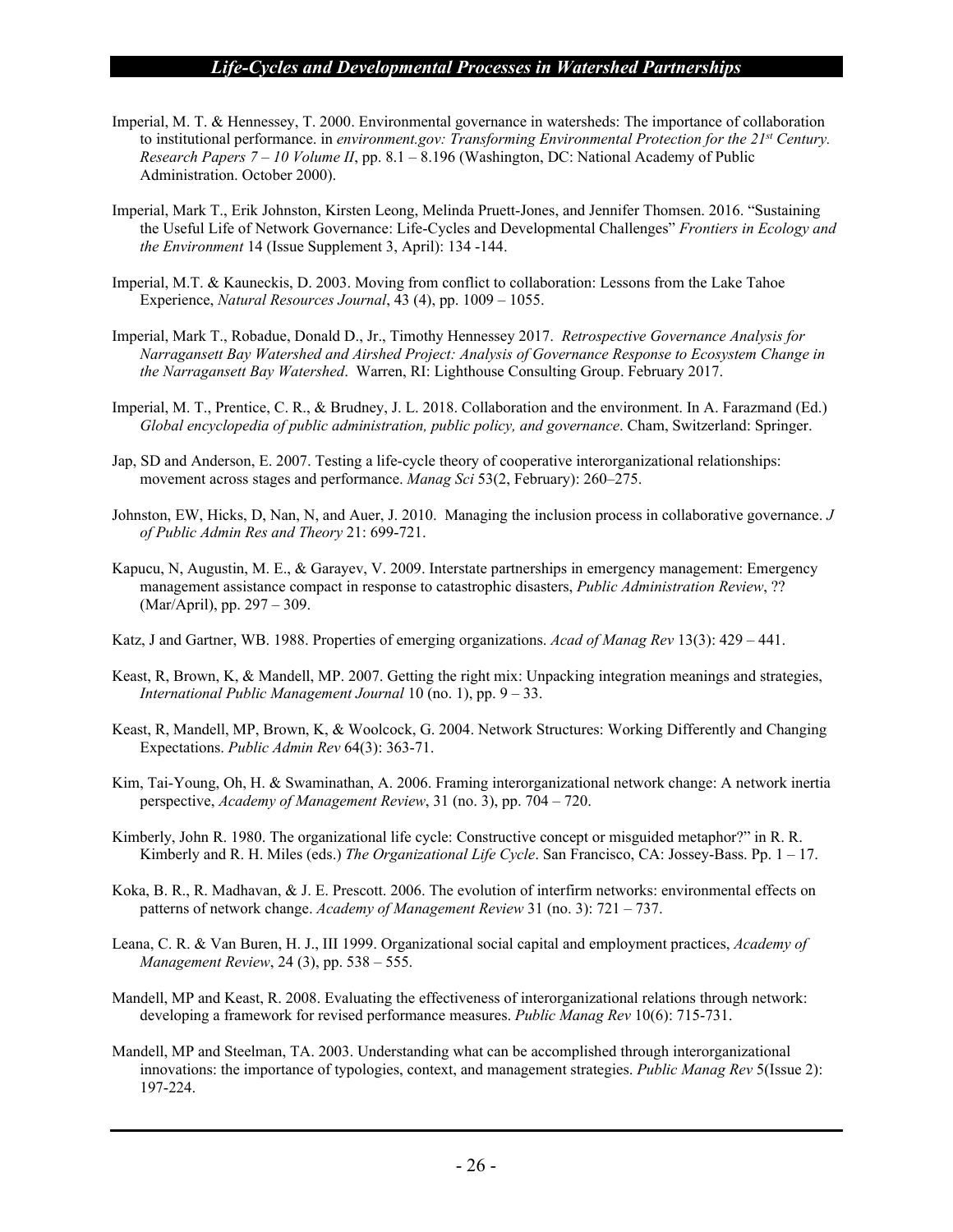- McGuire, M. 2002. Managing networks: Propositions on what managers do and why they do it. *Public Administration Review*, 62, 599-601.
- Miles, M. B. & Huberman, A. M. 1994. *Qualitative data analysis: An expanded sourcebook*, Second Edition. Thousand Oaks, CA: SAGE Publications.
- Miller, Danny & Friesen, Peter H. 1984. A longitudinal study of the corporate life cycle. Management Science 30 (no. 10, Oct.): 1161 – 1183.
- Miller, Danny & Friesen, Peter H. 1983. Successful and unsuccessful phases of the corporate life cycle. *Organization Studies* 4 (Oct.): 339 – 356.
- Ospina, S and Saz-Carranza, A. 2010. Paradox and collaboration in network management. *Admin and Soc* 42(No. 4): 404-440.
- Prentice, Christopher, Mark T. Imperial, and Jeffery Brudney. 2019. Conceptualizing the Collaborative Toolbox: Dimensions of Collaboration" Accepted at the *American Review of Public Administration* (Available online May 20, 2019). DOI: 10.1177/0275074019849123.
- Provan, KG & Kennis, P. 2008. Modes of Network Governance: Structure, Management, Effectiveness. *J of Public Admin Res and Theory* 18(2): 229 – 252.
- Quinn, Robert E. & Cameron, K. (1983) Organizational life-cycles and shifting criteria of effectiveness: some preliminary evidence. *Management Science* 29 (no. 1, Jan.): 33 – 51.
- Ring, P and Van de Ven, A. 1994. Developmental processes of cooperative interorganizational relationships. *Acad of Manag Rev* 19: 90 – 118.
- Sandstrom, A., Bodin, O., & Crona, B. 2015. Network governance from the top The case of ecosystem-based coastal and marine management, *Marine Policy*, 55, pp. 57 – 63.
- Schoon, M, York, A., Sullivan, A., & Baggio, J. 2016. The emergence of an environmental governance network: The case of the Arizona Borderlands, *Regional Environmental Change*, ??, pp. ????
- Scott, T. A. & Thomas, C. W. 2017. Unpacking the collaborative toolbox: Why and when do public managers choose collaborative governance strategies? *Policy Studies Journal*, 45(1): 191-214.
- Singh, J. V., House, R. J., & Tucker, D. J. 1986a. Organizational change and organizational mortality, *Administrative Science Quarterly*, 31 (December), pp. 587 – 611.
- Singh, J. V., Tucker, D. J., & House, R. J. 1986b. Organizational legitimacy and the liability of newness, *Administrative Science Quarterly*, 31 (June), pp. 171 – 193.
- Smith, Ken G., Mitchell, T. R. & Summer, C. E. 1985. Top level management priorities in different stages of the organizational life cycle. *Academy of Management Journal* 28 (no. 4) 799 – 820.
- Strauss, A. & Corbin, J. 1990. *Basics of qualitative research: Grounded theory procedures and techniques*. Newbury Park, CA: SAGE Publications.
- Stinchcombe, Arthur L. 1965. Organizations and social structure. In James G. March (ed.) *Handbook of Organizations*. Chicago, IL: Rand McNally. Pp. 153 – 193.
- Sydow, J. 2004. Network development by means of network evaluation? Explorative insights from a case in the financial services industry. *Hum Relat* 57(2): 201 – 220.